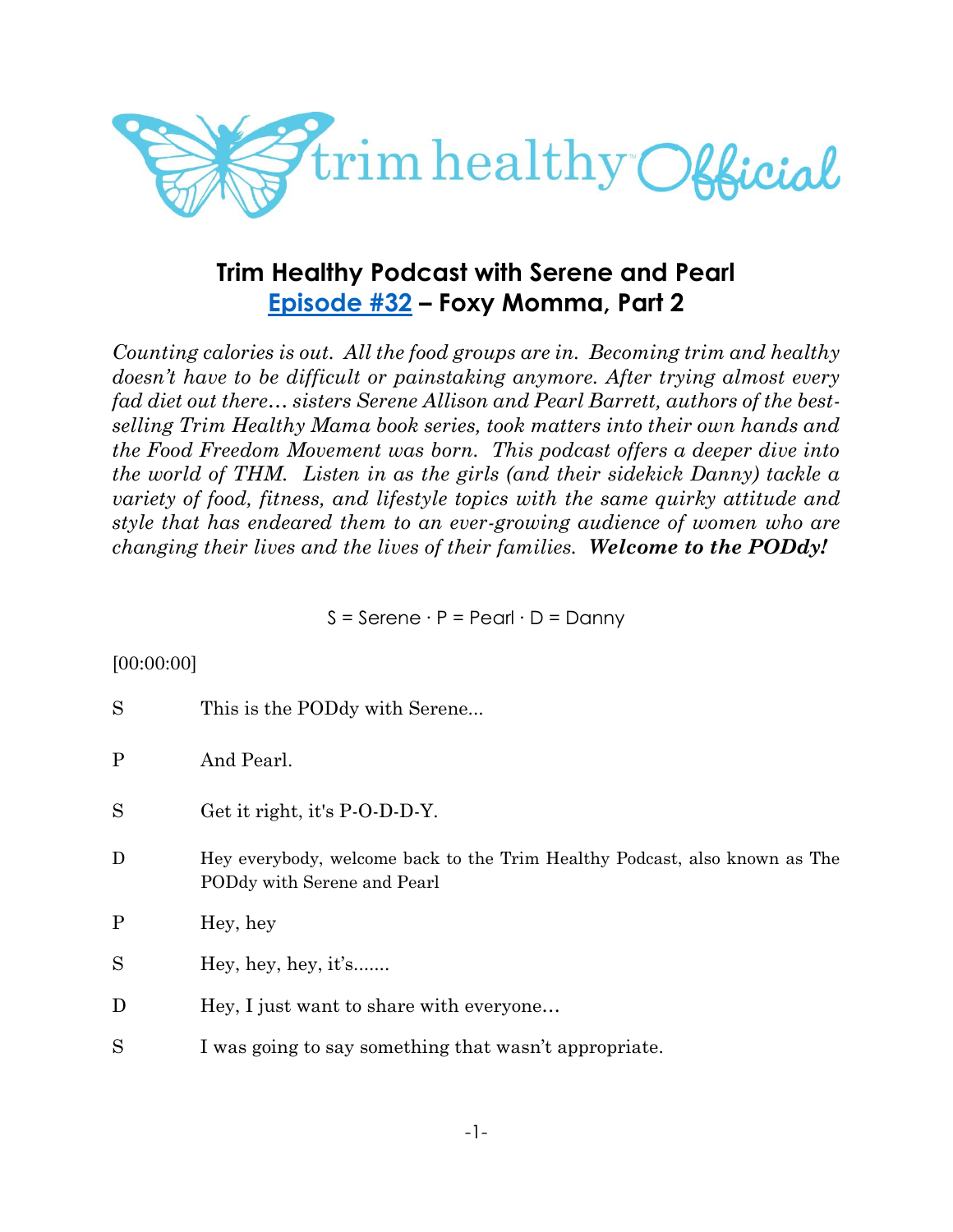| D           | Yes, let me stop there. That was                                                                                                                                        |
|-------------|-------------------------------------------------------------------------------------------------------------------------------------------------------------------------|
| $\mathbf P$ | No, it wasn't. I know where you were going. It was that cartoon from our<br>childhood.                                                                                  |
| S           | Albert Hey, Hey, Hey, it's Fat Albert.                                                                                                                                  |
| [00:00:25]  |                                                                                                                                                                         |
| D           | Oh Fat Albert, I thought you were doing Arsenio Hall.                                                                                                                   |
| S           | Hey, I just need to We need to start again, people.                                                                                                                     |
| D           | Hey, welcome to the Trim Healthy Podcast with Serene and Pearl.                                                                                                         |
| $\mathbf P$ | Hi                                                                                                                                                                      |
| S           | Hi                                                                                                                                                                      |
| D           | Hey, I've got a really cool announcement I'm proud to share. Today is                                                                                                   |
| $\mathbf P$ | What?                                                                                                                                                                   |
| D           | My wife and I's 15-year Anniversary of our marriage                                                                                                                     |
| $\mathbf P$ | Aw, congratulations                                                                                                                                                     |
| S           | I love it.                                                                                                                                                              |
| $\mathbf P$ | You and Lisa                                                                                                                                                            |
| S           | A decade and a half Danny                                                                                                                                               |
| [00:00:51]  |                                                                                                                                                                         |
| D           | I'm married to the blondest, most gorgeous woman that I am supremely<br>satisfied with in every way, and I'm proud to say that to the thousands of<br>people listening. |
| $\mathbf P$ | Ah, man.                                                                                                                                                                |
| S           | I love that.                                                                                                                                                            |
| $\mathbf P$ | Does she listen to our POD dies?                                                                                                                                        |
| D           | She does. Oops!                                                                                                                                                         |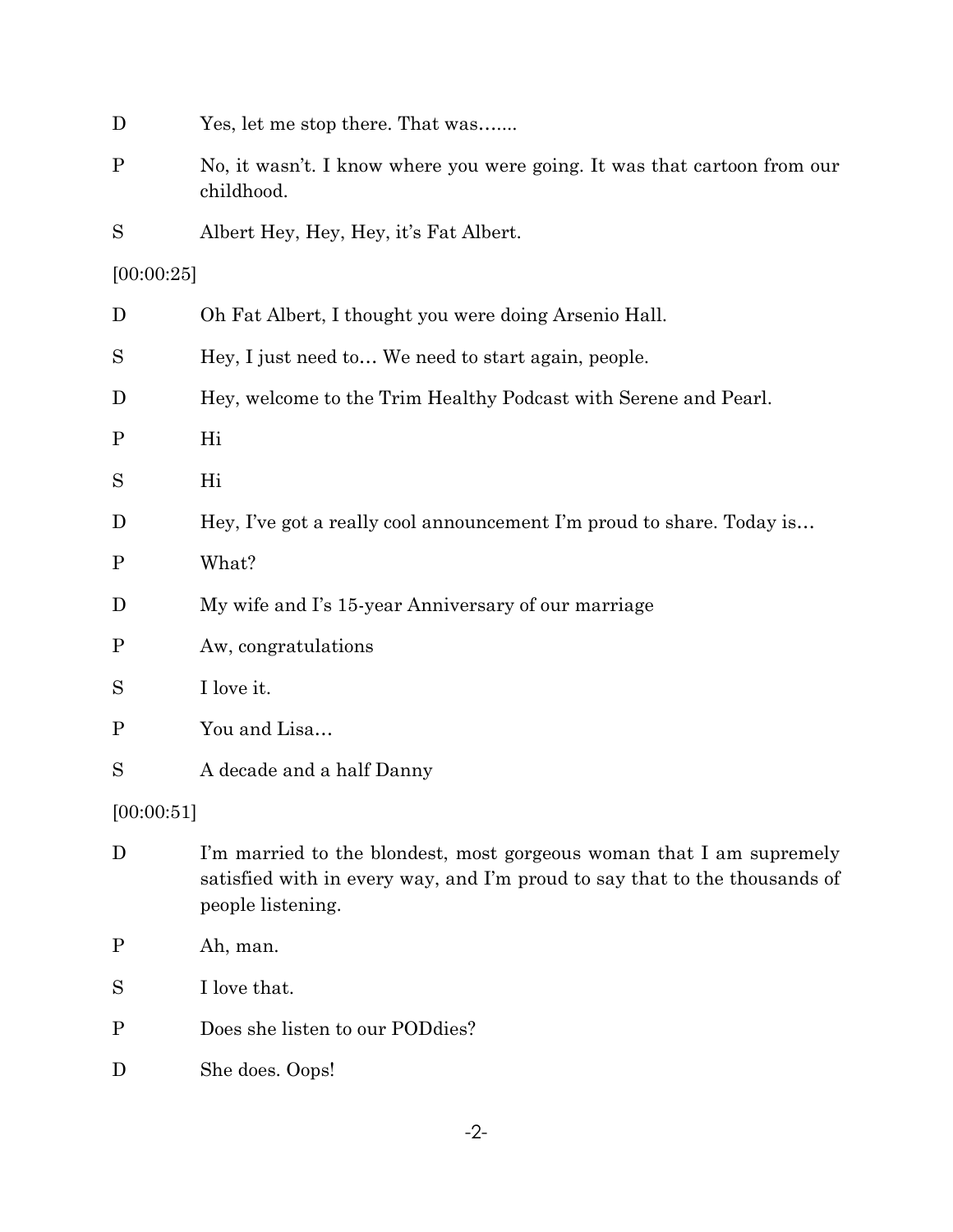| $\mathbf P$  | Okay, so that was No, that is major points.                                      |
|--------------|----------------------------------------------------------------------------------|
| S            | Hey, that was like equal to a dozen roses.                                       |
| $\mathbf P$  | That was 24 roses right there.                                                   |
| D            | That's kind of the goal I was going for, but                                     |
| $\mathbf P$  | But knowing Lisa, and we know Lisa, she is You married up, Dan. Is that<br>mean? |
| D            | Way up                                                                           |
| $\mathbf{P}$ | Is that mean? But she is                                                         |
| [00:01:26]   |                                                                                  |
| D            | That's fair to say.                                                              |
| $\mathbf P$  | No, you're a great guy and all.                                                  |
| $\mathbf D$  | Sure yes                                                                         |
| $\mathbf P$  | But Lisa's                                                                       |
| S            | Yes, she's a classy lady.                                                        |

P She's a great lady.

D She's angelic and she's wonderful. Again, we've got four kids together so far, and every day… I mean, the world tells you that, you know now you're dragging your ball and chain around after 15 years. You know what? Every day has gotten better and better. We're more open, we talk about more, we are freer. That's what I want to say to the young people listening. The world's telling you that, you know, marriage gets sad and frustrating after a while. Just not true. It gets better and better, if you decide.

- P I love it, Danny.
- S I love it.

P Hey, thanks for opening.

[00:02:07]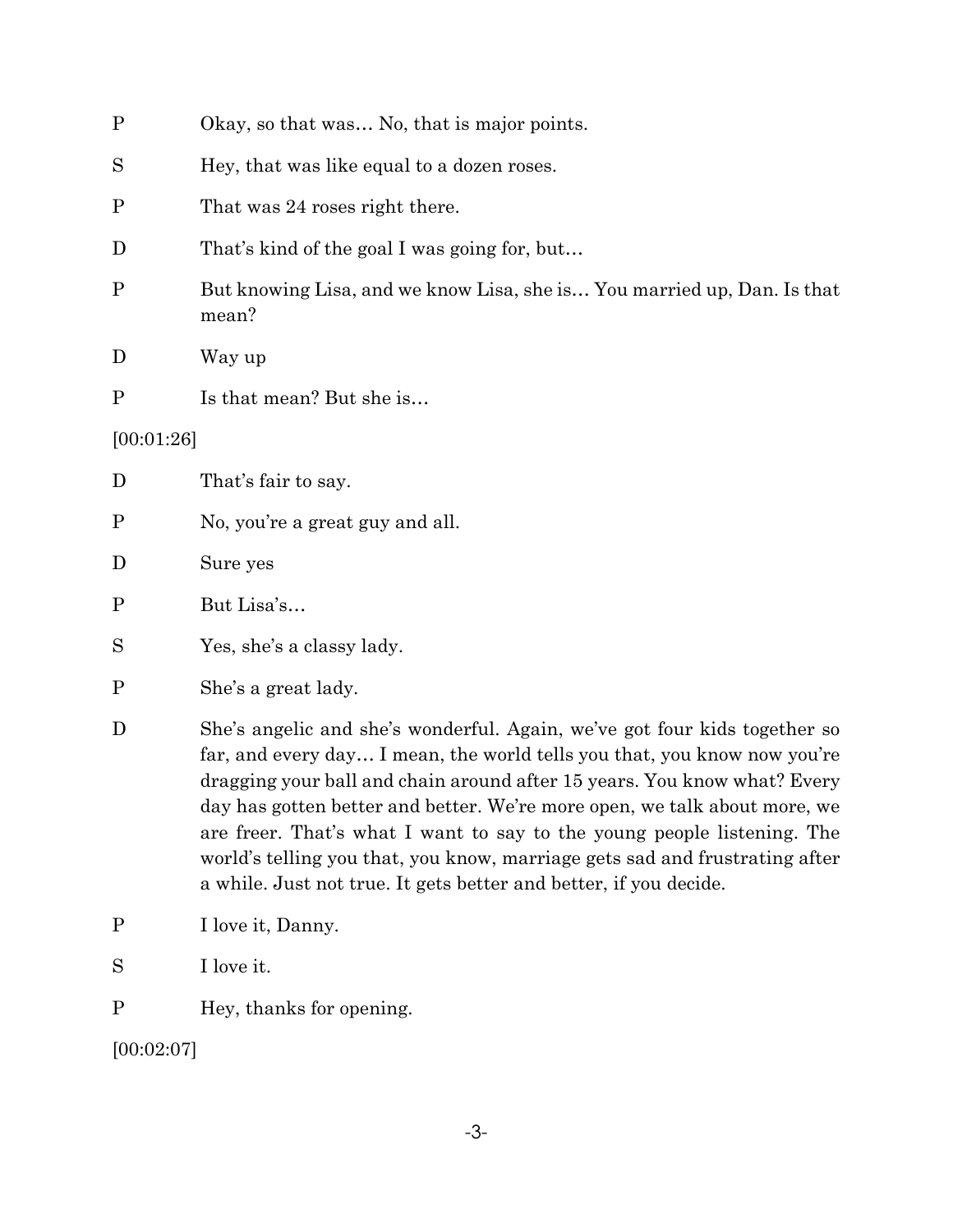| D           | Sorry, I just That was what was in my head.                                                                                                                                                                                                                                                                                                                                                                                                                                      |
|-------------|----------------------------------------------------------------------------------------------------------------------------------------------------------------------------------------------------------------------------------------------------------------------------------------------------------------------------------------------------------------------------------------------------------------------------------------------------------------------------------|
| S           | I like that.                                                                                                                                                                                                                                                                                                                                                                                                                                                                     |
| $\mathbf P$ | No, no, no, no, that was yours. That was your platform.                                                                                                                                                                                                                                                                                                                                                                                                                          |
| D           | That's all I got                                                                                                                                                                                                                                                                                                                                                                                                                                                                 |
| S           | Good                                                                                                                                                                                                                                                                                                                                                                                                                                                                             |
| $\mathbf P$ | But you know what? Speaking of that, I'm pretty fired up to I'm fired up,<br>okay, Serene. We did a few weeks ago the podcast on marriage intimacy,<br>and got heaps of reaction. A lot of it was unbelief, I can't believe you're<br>saying this, you know. But I feel like a lot of it resonated with women, and<br>the fact that we can have the most amazing, awesome sex lives. It just<br>takes communication, it takes work, but God has such a wonderful plan for<br>us. |
| S           | And it's not at all taboo and it's not revolting and it's not dirty. It's, we just<br>want to take it back for people, and the Devil didn't create the idea of sex.                                                                                                                                                                                                                                                                                                              |
| $\mathbf P$ | No, no                                                                                                                                                                                                                                                                                                                                                                                                                                                                           |
| S           | God did.                                                                                                                                                                                                                                                                                                                                                                                                                                                                         |
| $\mathbf P$ | Right, and so that's                                                                                                                                                                                                                                                                                                                                                                                                                                                             |
| [00:03:02]  |                                                                                                                                                                                                                                                                                                                                                                                                                                                                                  |
| S           | And He's holy and perfect and pure and He thinks this idea is amazing.                                                                                                                                                                                                                                                                                                                                                                                                           |
| D           | Now's probably a good time to add that this is a mature audience podcast<br>again, this episode, and so if you would like to remove your little ones, now's<br>a great time.                                                                                                                                                                                                                                                                                                     |
| $\mathbf P$ | Yes, thanks, Danny. So this is Foxy Mama 2, Part Two, and I want to<br>start And this is what I'm fired up about. I've been thinking about this<br>since our last podcast and all the reaction we got. You know what? The<br>reason we got such reaction, I think, and such like, what, you're talking<br>about this? And no one talks about this like that. It's because Hollywood                                                                                              |

D Yes, they talk about it.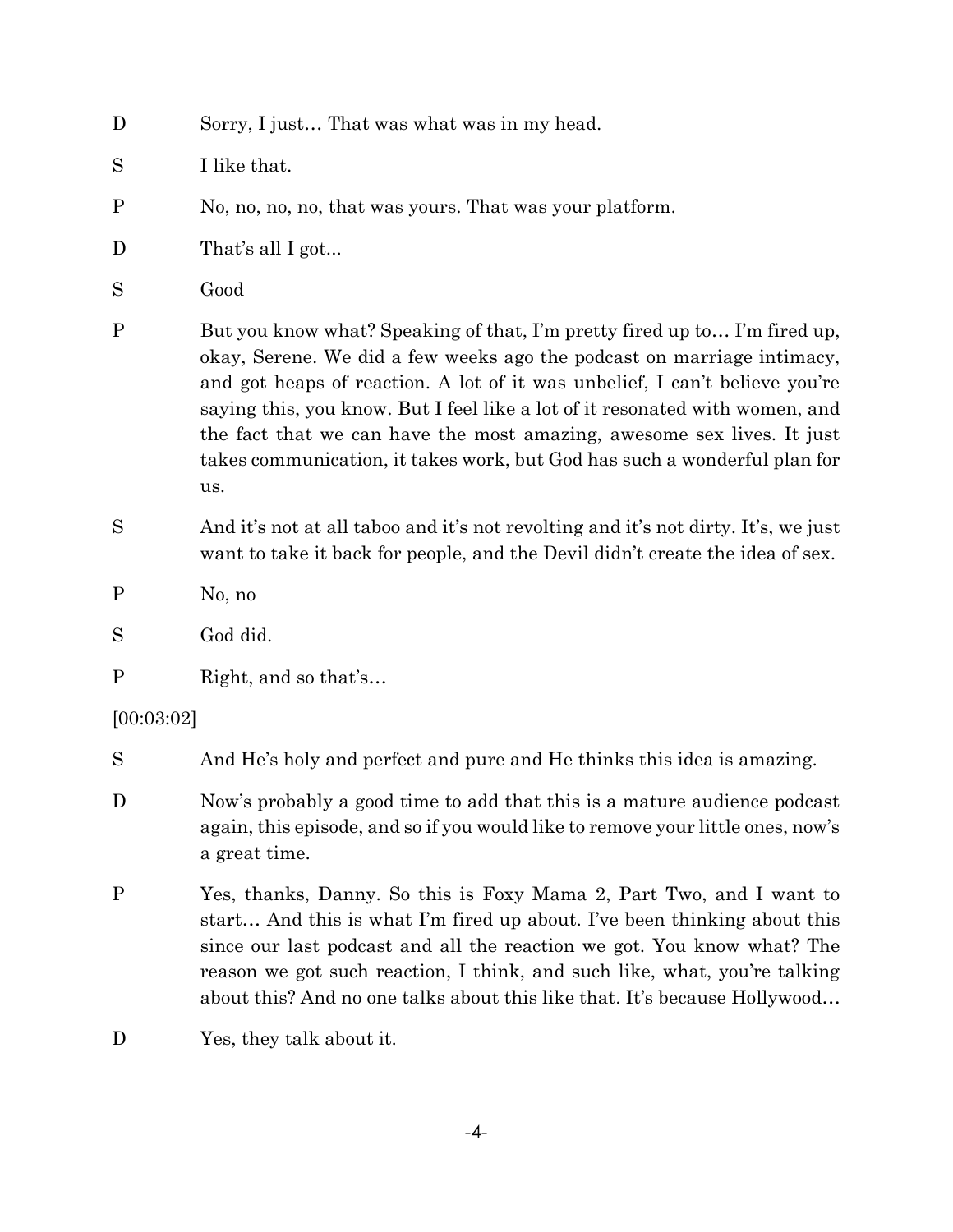| P          | Yes, Hollywood stole our married sex lives. They stole them and it's time<br>we all take them back.                                                                                                                                  |
|------------|--------------------------------------------------------------------------------------------------------------------------------------------------------------------------------------------------------------------------------------|
| S          | And they not only stole it, they tainted it and twisted it and made it<br>something so, so far unlike what it's meant to be, so cheap.                                                                                               |
| P          | Yes, I mean, you think about sex these days, how is it defined? I believe it's<br>sort of defined in movies, maybe magazines, but                                                                                                    |
| S          | To the world                                                                                                                                                                                                                         |
| [00:04:11] |                                                                                                                                                                                                                                      |
| P          | Yes, to the general population in this world it's defined by movies, and<br>you've got just people You know, it's a quick, I can't resist you, I have to<br>take my clothes off and it's the six-pack and it's the beautiful people. |
| S          | The boulder bras and all the                                                                                                                                                                                                         |

- P Yes, and it's all perfect and it's all… There's no commitment, most of it is outside of marriage.
- S It's empty.
- P Yes.
- S And animalistic, and...
- P But it's defined, right, but they've taken it and they've said this is what sex is.
- S And is there happiness there? I see a lot of breakup and heartache and nothing really lasts in Hollywood.
- P Well, yes, in Hollywood, but maybe in a movie, you know, they live happily ever after because it's a movie.
- S That's a fake story, that's a good fake story.

# [00:04:57]

P But we are here to say that marriage owns sex. God designed marriage to own it and God designed marriage to rock it.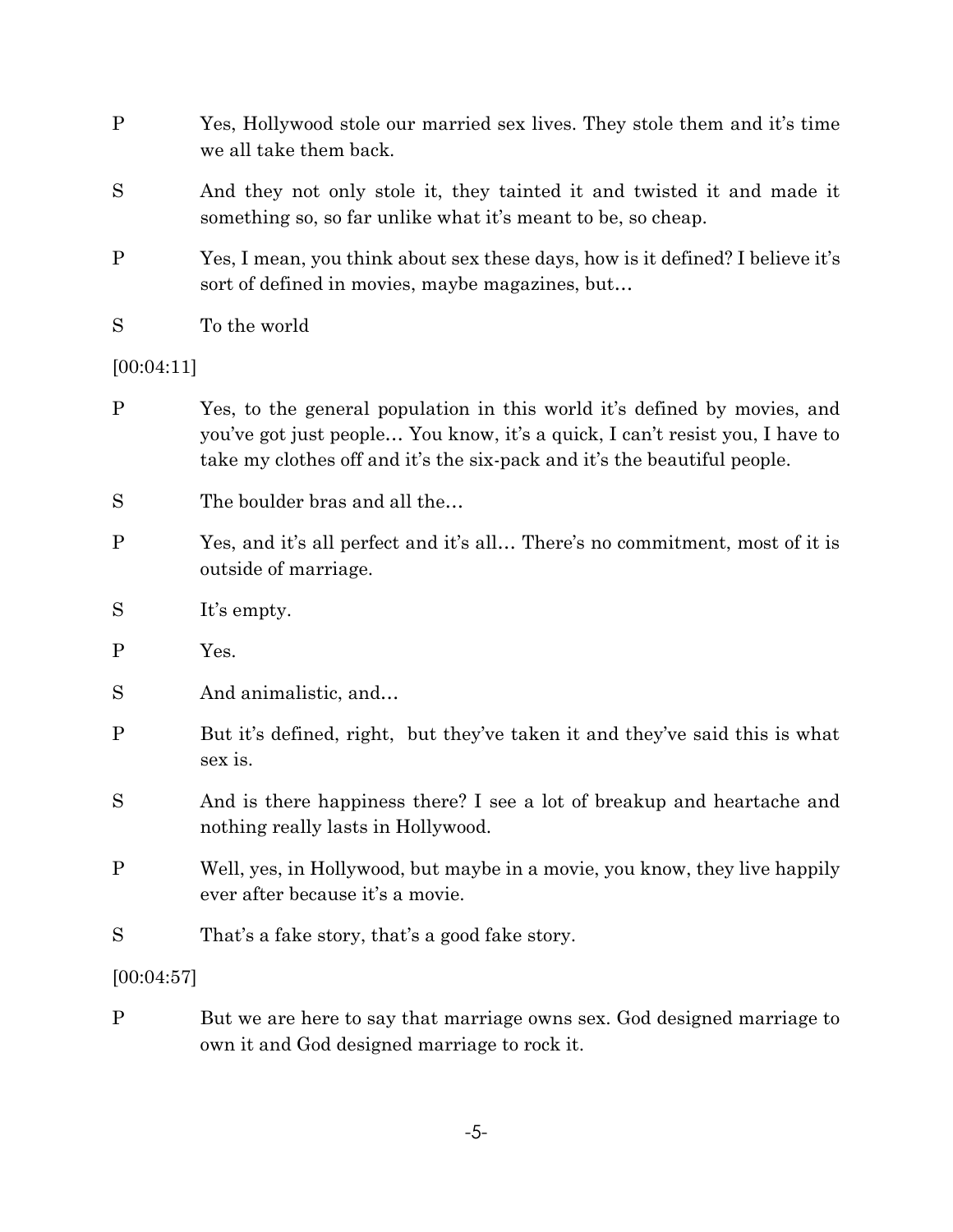- S Yes
- P Way more than what Hollywood makes it out to be, because that sort of sex, it's like this analogy of like fast food, right. I mean, it's easy, don't have to cook it, tastes pretty great but not good for you.
- S Until you get the big stomach ache, until it kills you.
- P But marriage, married sex, is a gourmet meal. Takes effort, takes time, takes commitment, but once you taste it…
- S It's so much more tasty... it is so much more satisfying.

P And it is life-giving.

- S And you never go back, you never want to go there, to the cheap fast food when you could go to a gourmet meal.
- P Yes, and so it's the difference, you know, between life-giving or really pulling down your life. And I just say I'm just so sick of it.

#### [00:05:56]

- P No more can they define sex, because we are the ones, those of us who are married, and married in the eyes of God… When we get married we are married in the eyes of God. He sanctioned it, He made it, and He wants us to embrace the art of it, even.
- S Yes, and the whole Hollywood thing, it shows this whole lack of self-control, right. It's all just like animalistic, instinctive and weird, right. So then the Christian people think, well, I don't want to be like that so I have to have all this self-control and I have to think that's dirty and I have to…
- P Resist the flesh.
- S Yes, God wants us, inside of marriage, to not have self-control for each other. He wants us to be all over each other and He wants us to ravage each other. And it's just like with food, Pearl, like you were talking about fast food and gourmet just a second ago and I love how you brought that analogy. It's just like with food. God does not want us to have self-control over the beautiful gifts He gave us, over the herb of the field and the plants and the fruit dripping from the trees. And He says, look, there's feasting to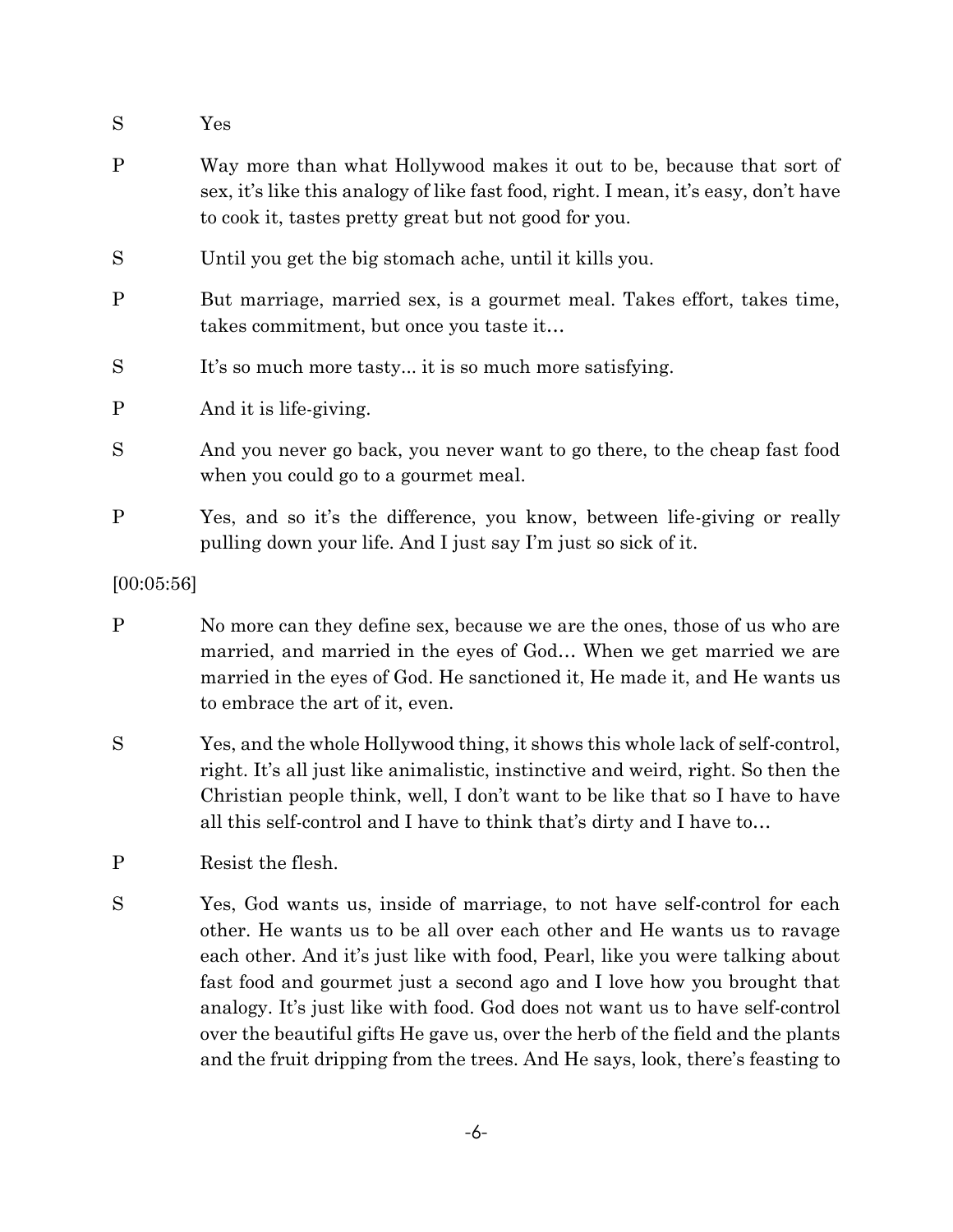be had. And He gave us taste buds and a million different, you know, just things to tantalize our taste buds, and he said, here, have three meals a day and snacks in between, so that in the good things in life that are gifts that he's given us, like marriage and sex inside of marriage, he says you don't have to be, like, restrictive.

[00:07:16]

- P No, no, what did He do? He told us to ravish. Didn't you have... you pulled some scriptures about it, Serene.
- S Oh, I love it, I just, I love it. Here in the ESV translation of Proverbs 5:15 says, Drink water from your own cistern. So that's the marriage thing, flowing water from your own well. That's flowing, that word flowing just means there's no stagnant, frigid well there, there's no stagnant selfcontrol.
- P No, no, no
- S I'd better not.
- P And you know what? If it's flowing it keeps going.
- S That's right.
- P Stagnancy is like, oh that pond's stagnant, that's, you know, we haven't done if for two months, if it's stagnant. If it's flowing you keep it going.
- S Amen, Proverbs… I did the big Amen, Pentecostal talk.
- P We are Pastor's kids.
- S Proverbs 5:18-19. Let your fountain be blessed. Fountain....

[00:08:02]

- S Fountains flow, fountains overflow. It's not just a little bit of a trickle, right. And God says let it be blessed. He has put his blessing upon it. He says it's pure. He says it's amazing. He says, it's my idea, and rejoice with the wife of your youth, is the rest of the verse. And I'll just give you one more.
- P Okay, because Danny's sitting here with his Bible in hand.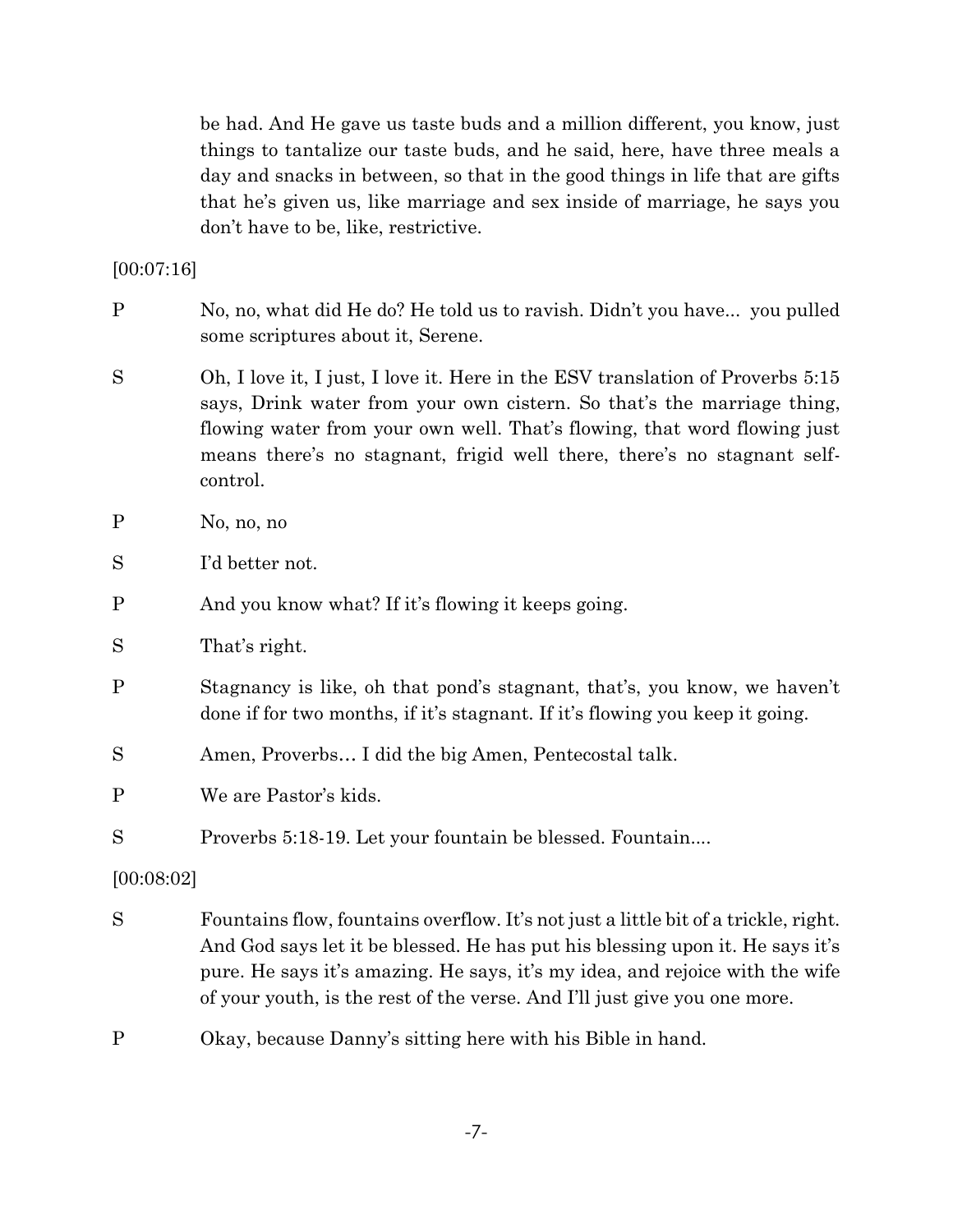S Proverbs 5:16.

- D I can read these.
- S The New Living Translation, why spill the water of your springs in the streets having sex with just anyone? That's the Hollywood talk. We're not going to… But you see, the beginning of it was the water of your springs, the springs. It's going to be a spring to your husband or a spring to your wife, and it's going to bring life.
- P And we're saying this because last… If you missed Foxy Mama Part One, go back and listen to it because we brought all the health benefits into it and we brought the scriptures, and we gave you this complete challenge. If it's been stagnant in your life, if your sex life and your marriage has… Hey, if your well was stagnant we encouraged you to just, hey, two times a week because it shows that the health benefits come with at least two times a week go ravish your husband because it's going to bless your health.

### [00:09:15]

- P You're provided with immune benefits, you're provided with antidepressants, your husband is protected from prostate cancer, all these things. And two times, you know, maybe I think your stream's a bit flowing at two times. It could go up from there, right?
- S It could go up from there. And I love how you said go ravish your husband, because that's what we brought out in the last podcast. It's actually the woman's responsibility. That scripture brings that out.
- P Well, in the Bible it says… I think that it's okay for men to be…
- S Sometimes women like to be just the chased one but, you know what, your man needs to be chased too. And I'm just going to say two more scriptures because, like Pearl said, we're PKs, we're Pastor's kids, and then I'm just going to be done for a while and let…
- P We might let Danny say something since it's their Anniversary, but he looks pretty scared again.
- S And he knows his wife's listening too. Song of Solomon...
- D I'm being respectful of the audience, just to be clear...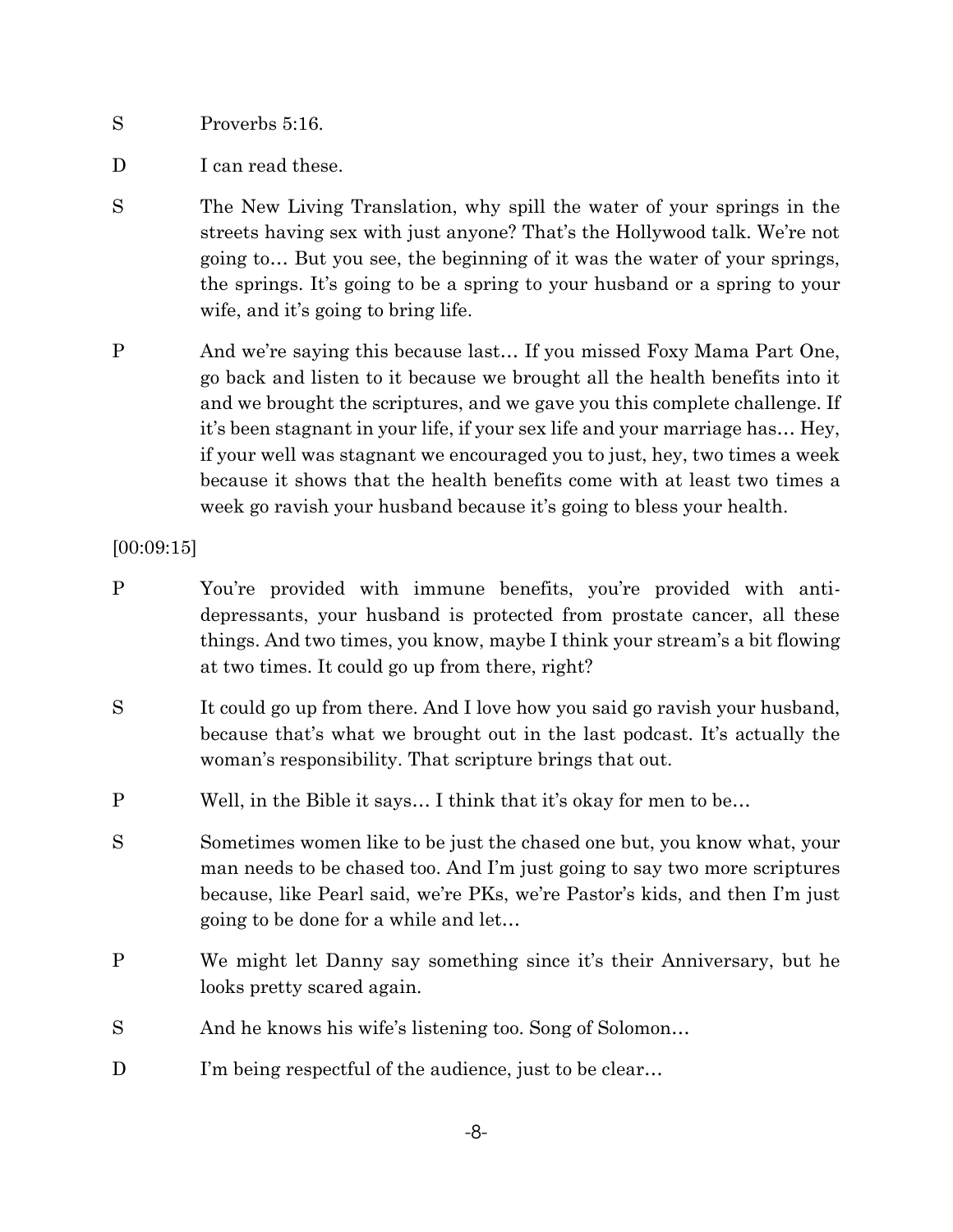S I'm bringing the good old Song of Solomon out, 4:15. You are a garden spring.

### [00:10:01]

- S A garden spring, now there's fresh life to a garden.
- P Gardens are growing, they're not dead.
- S That's right, a well of fresh water, wells run deep and streams flowing, there's the flowing word, from Lebanon. Now that's not talking about a frigid wife, right, Pearl?
- P There ain't no frigid wife in there if you're... and when we say frigid wife well, excuse our crassness. I mean, we want to bring some precious thoughts here and, you know, we're throwing out the word frigid and all that. But God wants you to be the total opposite of frigid in your marriage. And, Danny, I know you've got a scripture there, but I want to talk about where your body's at right now. Because, you know, Hollywood is all about the six-pack and the perfect people, and who knows what surgery they've had done to themselves to look so perfect, or genetically somehow blessed. But most of us, you know…
- S What about airbrushing put in on that as well Pearl.
- P Yes, yes. You know, even if you're not at your goal weight, I don't care how far you are away from your goal weight, that has nothing to do with it. This is not about perfection. This is about love, selfless love.
- S Guess what? I just have to say this, and for all those who aren't Biblebelieving people out there, listen to our first podcast. That was more where we brought a lot of science to the subject.

# [00:11:17]

S But I just want to say this here. God, who is the Bridegroom, he loved the imperfect bride. He loved the imperfect bride, and He saw the beauty in her. And so we don't… For the true description of really the intimacy that God was talking about, there's ain't nothing having to be perfect about you. Of course, you know, we're all trying to be as healthy as we can, and to be as, you know…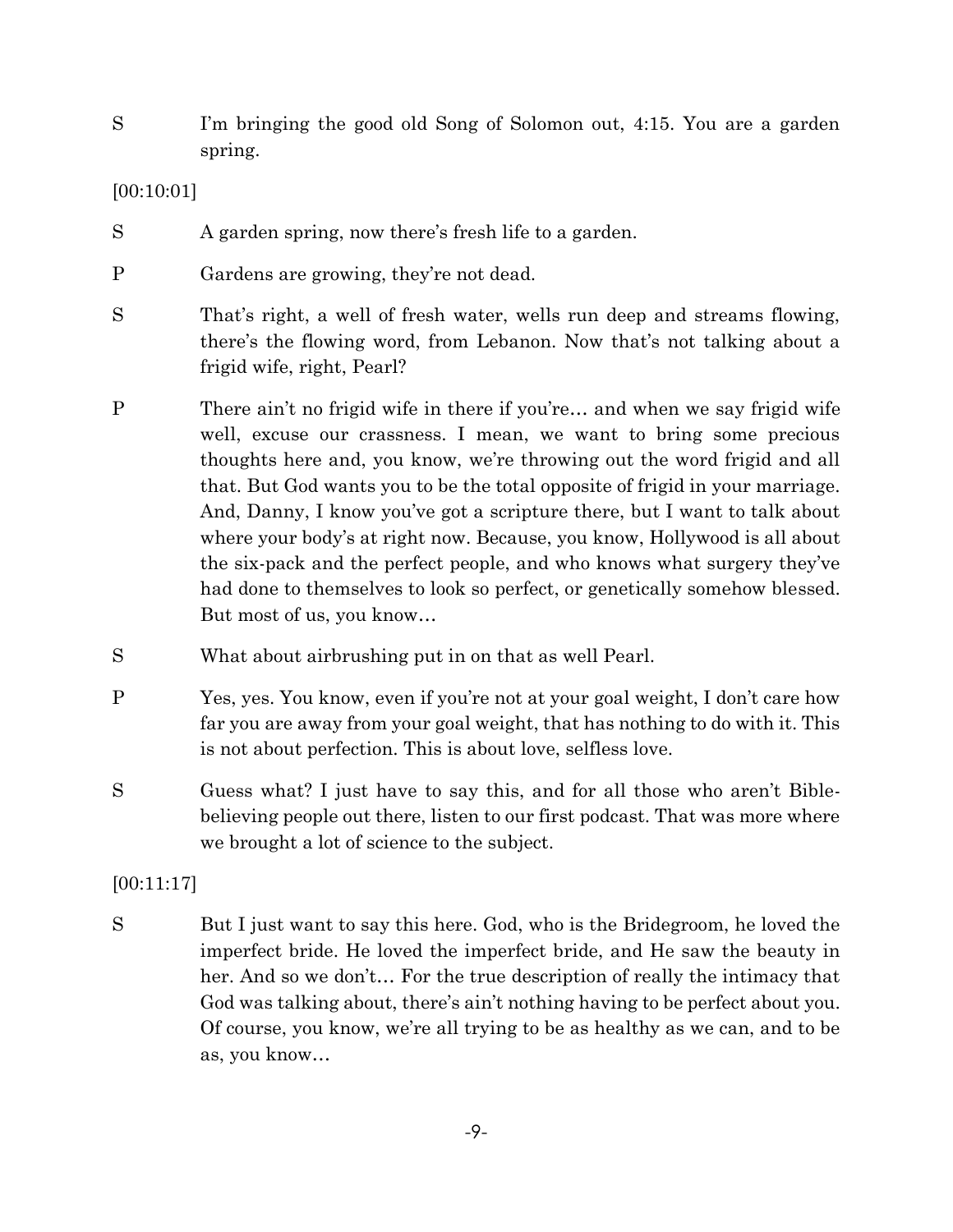- P Healthy and frequent marital sex makes you healthier, it burns calories, it actually helps get your body in shape. It's the best exercise.
- S And I also want to touch on this too, and I'm just being a talkaholic, but when I said frigid, forgive me, I don't want to be insensitive. Because there have been people that have gone through abuse. There are people right now in marriages that are painful, and there are situations going on where there may need to be a little bit of a blocked-up well if there's stuff going on that is bringing pain and betrayal. And I understand there's that. This podcast isn't really dealing with that but I know there's that out there. But there's healing to be had in those situations, and there's always hope.
- P Absolutely, and I will once say that too, and neither do we expect our husbands to be perfect little, you know, specimens. I mean...
- S That's right. My marriage is just so much better now.

[00:12:38]

- S You know, after I've had ten babies and after he's like in his midlife maybe tiny bit of a teensy belly, I mean, it's like, God is like, because He's in there, there is commitment.
- P I do think that. You know, I look back… And this is why married sex is so blessed and God has such good things for us. I look back on when we first got married and, you know, there's the newness and, you know, that's fantastic. But you have to learn about one another and you have to go through things. You have to communicate. Sometimes there are hard things that we go through. But if you press in and if you communicate and if you just seek God for more in this special part of marriage, I believe He blesses. And I look at our 20-, coming up on 24 years of marriage and I think, wow, look at where we are now, even in this area, compared to when we started, even ten years ago. You get to this place, the more you, you know, the longer you've been married and this sex, it only gets better, it gets deeper.
- S And it doesn't mean you haven't gone through pain.
- P No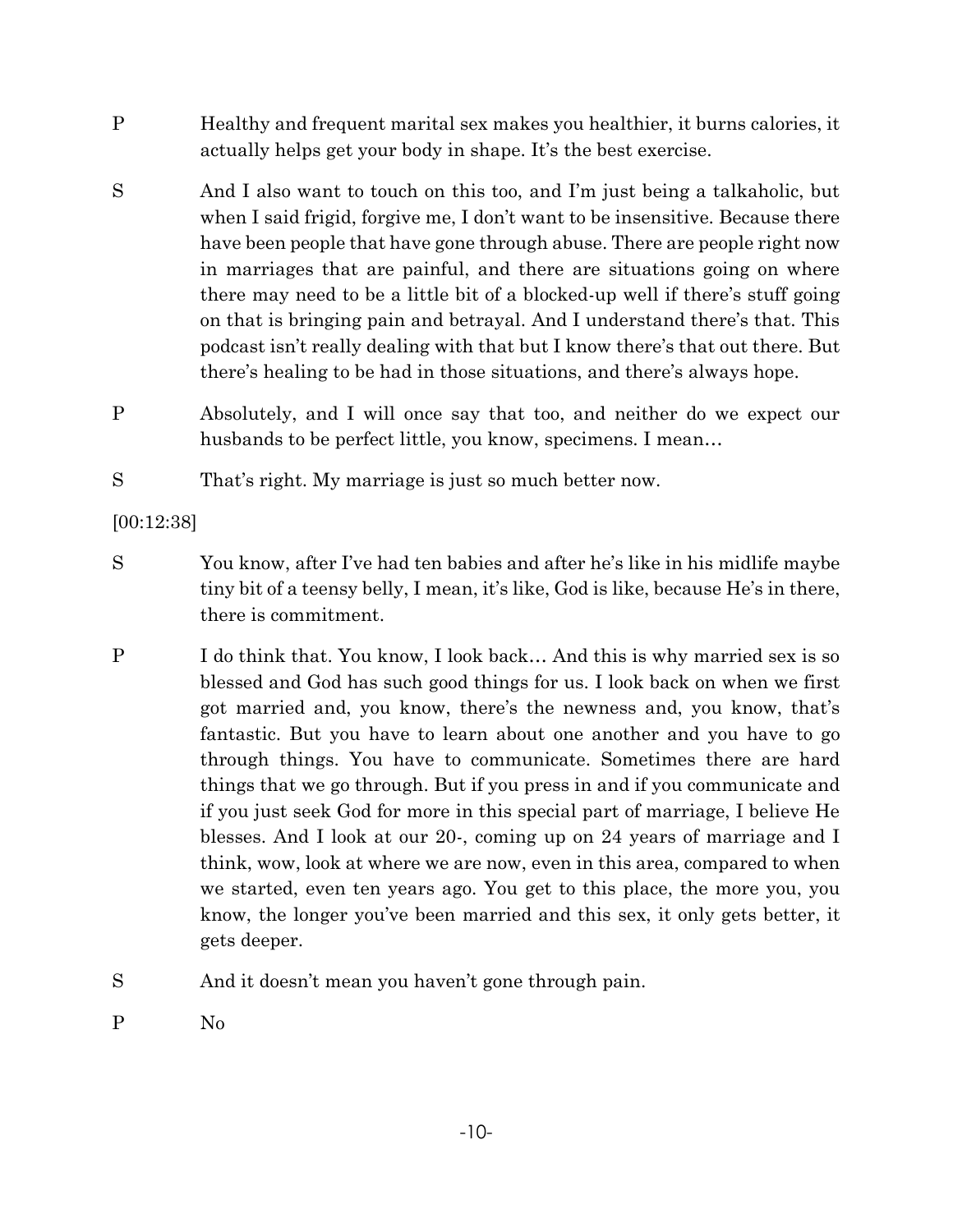S And it doesn't mean that you haven't gone through times where you just need to talk stuff out and cry stuff out and…

#### [00:13:46]

- P Doesn't mean that at all.
- S Yes
- P Because, you know... And that's why, Serene, you and I have been there for each other and God's been there for us. But in marriage it's not all going to be perfect, but He has a plan and he has something so beautiful. That's why I think I just want to take it back from Hollywood, because that doesn't have the beautiful ending. God's way has the beautiful ending.
- S And when I was talking about the healing and pain that people have been going through, when there is repentance, or true… Which means change, which means it's not continuing to happen right now, God can bring that beautiful forgiveness. He can give that gift of forgiveness.
- P Absolutely
- S It doesn't come from us as humans. It can't, it cannot, we can't have that on our own but God can give it to us. And marriages can re-rock and they can be better than they've ever been.
- P Yes, I fully believe that.
- S And we've seen it.

[00:14:40]

- P Seen it, experienced it witnessed it. God is the healer. He's the restorer. He wants such great things for this intimacy because it represents the intimacy with us and him. Danny, I know you've got something.
- S Get your Anniversary platform, going.
- D Well yes, I'd like to read some things that I think would... This was actually… It seems like it was written to men, what I'm about to read.
- P Okay.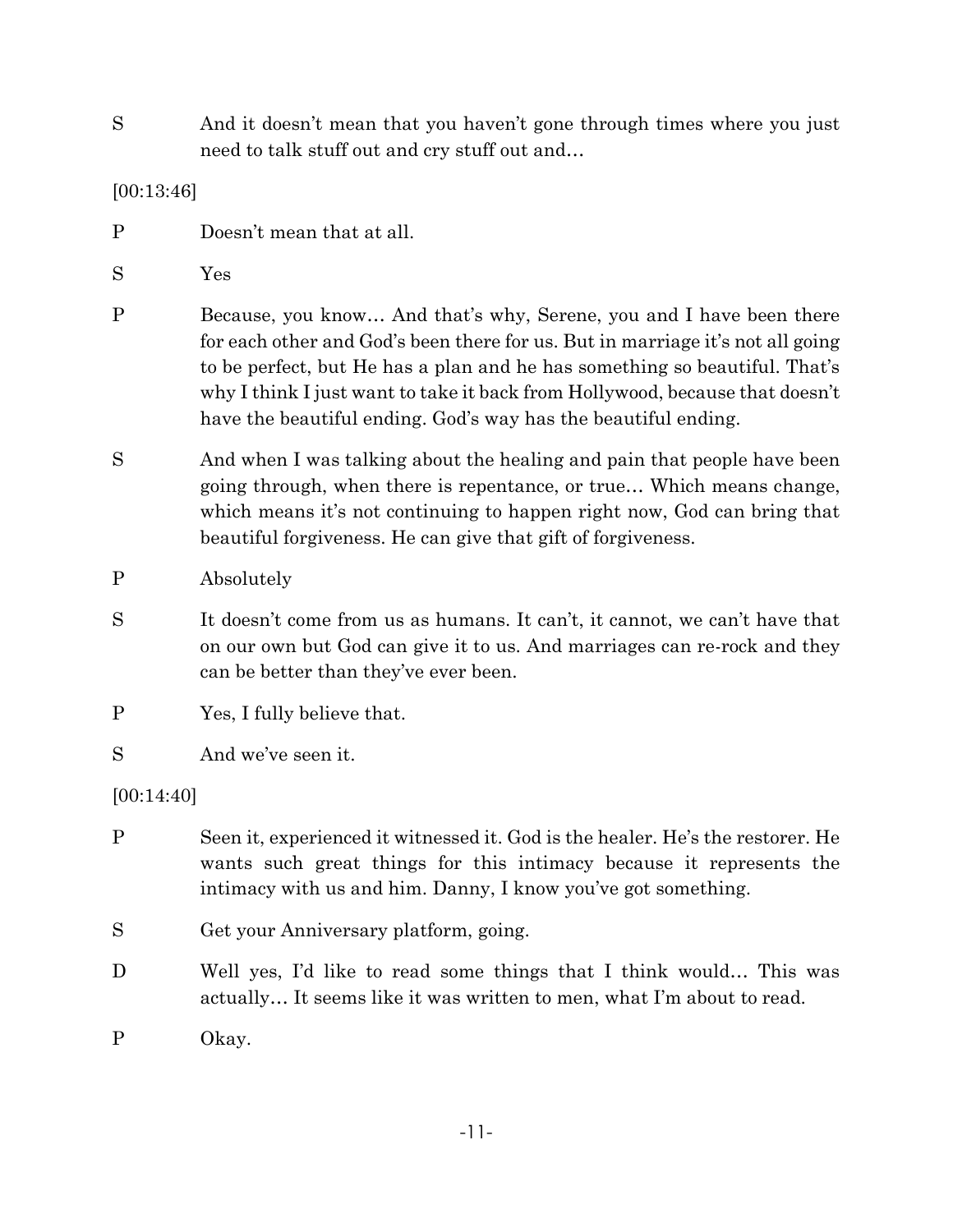| D            | And so for you 17                                                                                                                                                                                                                                                                                                                                                                                                                                                                                                                                            |
|--------------|--------------------------------------------------------------------------------------------------------------------------------------------------------------------------------------------------------------------------------------------------------------------------------------------------------------------------------------------------------------------------------------------------------------------------------------------------------------------------------------------------------------------------------------------------------------|
| S            | Oh, we'll block our ears then, Pearl.                                                                                                                                                                                                                                                                                                                                                                                                                                                                                                                        |
| $\mathbf P$  | No, I want to say, you had 17 You were at 17 men listening, okay. I don't<br>know, we've got close to a million women who've downloaded our show.                                                                                                                                                                                                                                                                                                                                                                                                            |
| D            | I think we're close to a million men at this point.                                                                                                                                                                                                                                                                                                                                                                                                                                                                                                          |
| $\mathbf P$  | No, after the last Foxy Mama episode, I think you're in the hundreds now,<br>Danny.                                                                                                                                                                                                                                                                                                                                                                                                                                                                          |
| D            | Did we raise the man quotient?                                                                                                                                                                                                                                                                                                                                                                                                                                                                                                                               |
| [00:15:30]   |                                                                                                                                                                                                                                                                                                                                                                                                                                                                                                                                                              |
| $\mathbf{P}$ | Totally                                                                                                                                                                                                                                                                                                                                                                                                                                                                                                                                                      |
| S            | And you know what? That's just so good. Let's celebrate that. It's not a bad<br>thing that men are interested in that because God designed them that way.                                                                                                                                                                                                                                                                                                                                                                                                    |
| D            | A great point. It's a great point.                                                                                                                                                                                                                                                                                                                                                                                                                                                                                                                           |
| S            | So we're taking that back too. I want to take that back from the enemy that<br>may have whispered that to you listening, that, you know, my husband is<br>too into that, or men are just like wired in such a                                                                                                                                                                                                                                                                                                                                                |
| $\mathbf P$  | Debased way.                                                                                                                                                                                                                                                                                                                                                                                                                                                                                                                                                 |
| S            | Yes, no they are not. It's a given-by-God desire, and yes.                                                                                                                                                                                                                                                                                                                                                                                                                                                                                                   |
| D            | Absolutely, you know, I find it's really discouraging, the concept that I feel<br>like the church has really communicated about men, that they are wild,<br>lusty, out-of-control, distracted on every point, creatures, and that if they<br>were to hear the word sex or if any Like this conversation, for example.<br>What is a man doing in the room as you talk about such things? Well,<br>thankfully, much to many of our surprises, I myself, and hopefully a lot of<br>other men out there, are not wild, out-of-control, lusty creatures who can't |

P But why, why though, Danny? You're satisfied with your own well.

hear such things.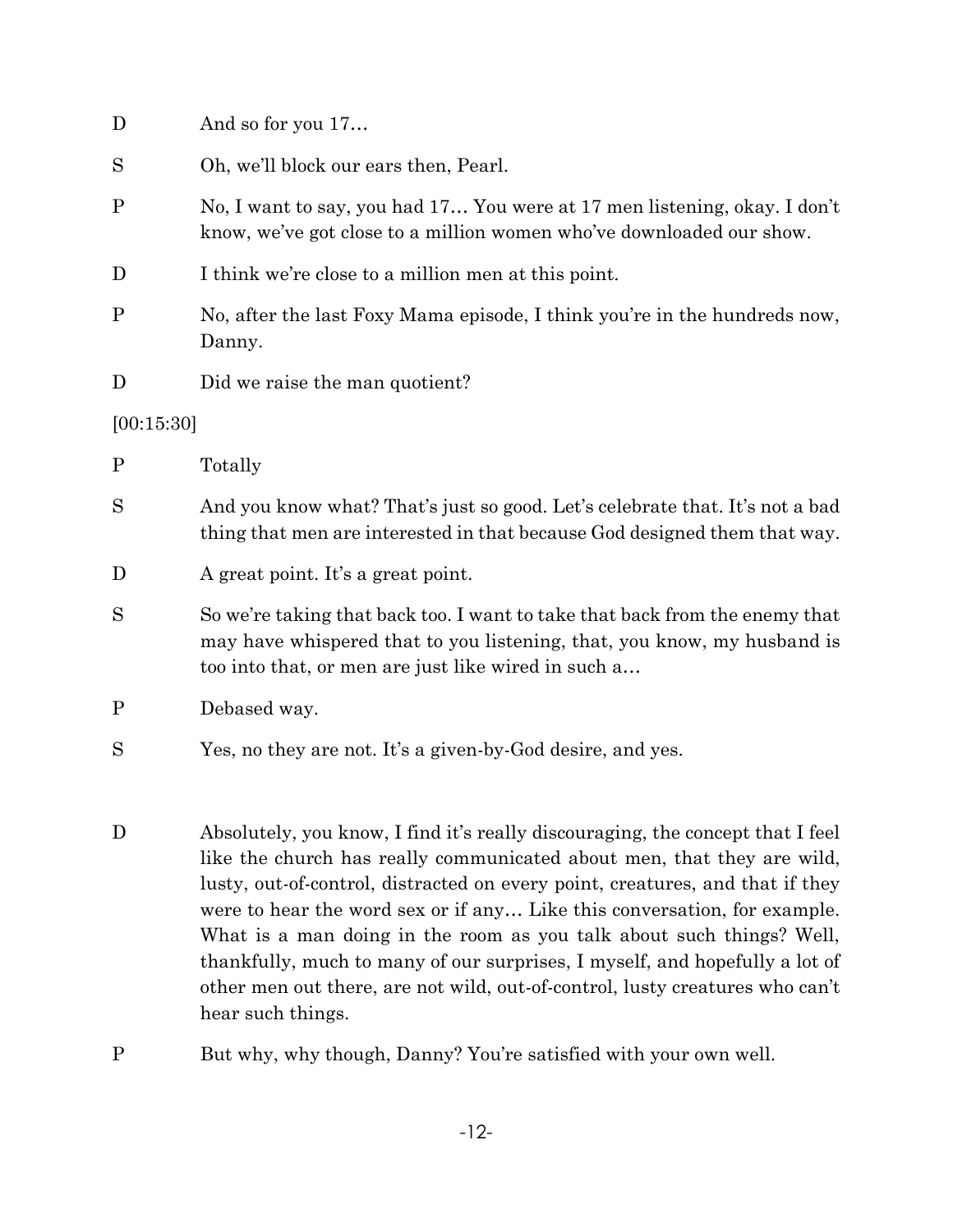#### D Well, that's true, yes. I am, and...

[00:16:55]

- P You just said you were so satisfied with Lisa. The last episode you said, "you are the chapter, girl."
- D Yes, but you know what? Before I met Lisa, I was satisfied in Christ. And, because she's asked me, you know, oh no, I mean, do you ever like feel like you're looking around at other places, and am I enough, and all this? And I was like, sister, before you came along it was me and Jesus, and it wasn't about… I wasn't out there trying to do anything, you know.
- P Yes, but okay, and that's… I love hearing that. But I feel like God gave men, you know, and actually… And I want to talk about that later when men don't feel the normal, you know, sexual… The testosterone that's not there, sometimes illnesses and stuff can take that away. But in marriage you have that for Lisa, right?

D Absolutely

- P Yes, but it doesn't have to be this other thing that's taking over your life and where you feel like you're just nuts and out of control.
- D Yes, absolutely
- P To other women

[00:17:56]

- D Yes and that picture of a man is just inaccurate. I would say even, you know, sure men are wired sexually but, you know, even those of you out there who aren't… You don't identify as a believer or a Christian, I think just the scientific idea of out-of-control men is false. That's my point.
- S I love hearing that.

P I do, yes,

- D Yes, when we frame up men that way, everything they do is now suspect, forever
- S It brings a lot of suspectness to marriage.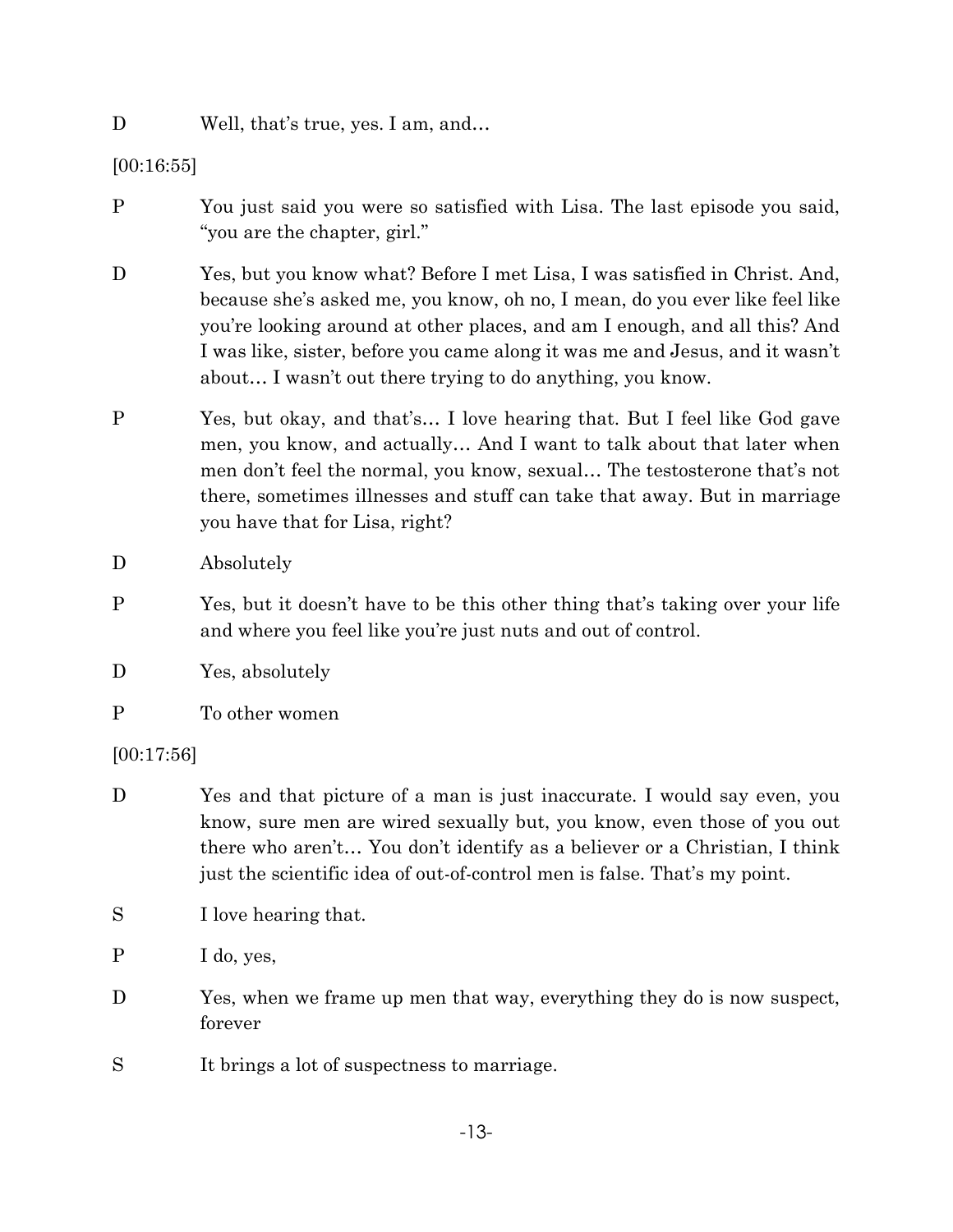- D It brings a lot of weird, and it brings it into your marriage too. In fact women seeing their husbands as an out-of-control creature that must guard your eyes at every point, yes, should we guard our eyes from things, absolutely, should we guard our ears from hearing bad things, absolutely, but we're on planet earth and we're just going to see stuff, we're going to hear stuff, and it doesn't mean that the logical conclusion is evil and dirty things.
- P But what… I'll bring it, then, I'll bring this tough subject that a lot of people are living with, okay. I'll just bring it. There are a lot of marriages almost destroyed right now through porn. Porn is directed mostly at men, and a lot of marriages are suffering because it has affected them because it's directed at men.

[00:19:17]

- P And they're… I mean, we can't say that they're not vulnerable.
- D Yes, yes, absolutely. That whole industry, it's actually a very violent form of sex. Pornography is the most unrealistic picture of what that should be.
- P Yes, and Hollywood is just halfway there. It's unrealistic, again, and so that's unrealistic. There's no communication. There's nothing, no commitment. They make it all easy, they make it so fun… And it's nothing that's the truth, right?
- D It's absolutely the truth.
- S It might sound super spiritual to those who aren't believers who are listening, but I believe there's a spirit behind that, and I think when the door is opened a sane man might become insane, but it's not because he started that way. I think there's a seed, you see, and the seed grows. And so I believe there's demonic spirits involved in that, and so…
- D You know what, I'll... Here's...
- S I don't believe he's naturally like as debased as what he becomes.
- P I agree. I agree.
- D Right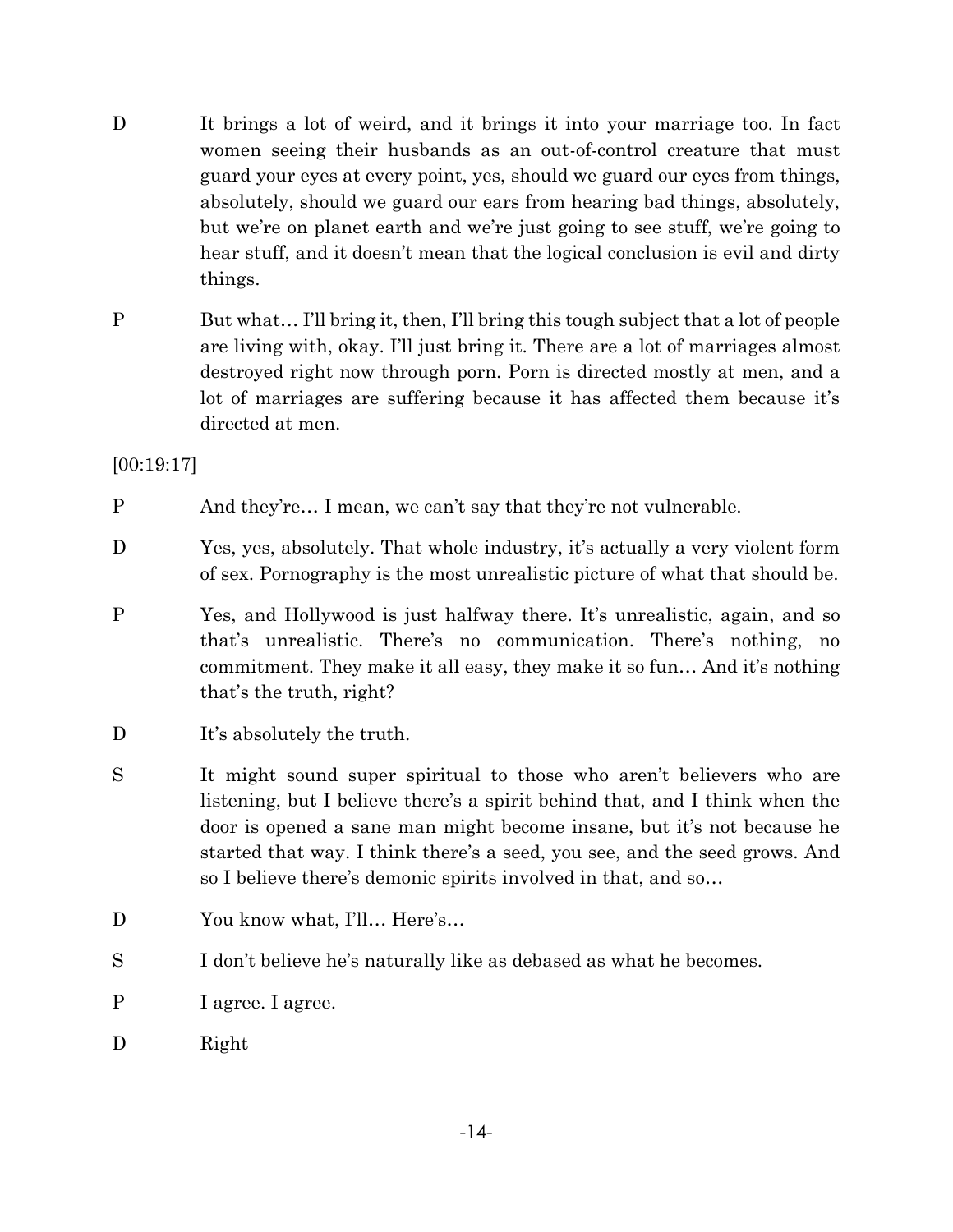[00:20:25]

S But God can renew that and heal that.

- D Well and here's the word to those who think porn's cool or whatever, or are, you know, seeking that out. Listen to this.... Drink water from your own cistern, running water from your own well. Should your springs overflow in the streets, your streams of water in the public squares? Let them be yours alone, never to be shared with strangers. May your fountain be blessed and may you rejoice in the wife of your youth, a loving doe a graceful deer.
- P Keep going. What?
- D May her… ...
- P Oh, he can't say the word.
- D Is it... Can I say it?
- P Say it.
- D May her ta-ta's satisfy you always.
- P What does the Bible say.... No, the Bible is not a prude.
- D It says ta-tas. That's King James.

#### [00:21:16]

- P May her breasts satisfy you
- D Okay, that's... I'm offensive now. I get it. Everybody can flip now.
- P That is beautiful stuff.
- D May her breasts satisfy you always. Listen to this last part, because this is what the media wants you to think that this thing outside of marriage is, but this is the reality of marriage sex. May you ever be intoxicated with her love, now isn't that the sell of these films? This intoxicated, out-of-mind, I'm going to be at this special place with this woman or this special place with this man, where I'm just finally there, I'm at the greatest heightened state…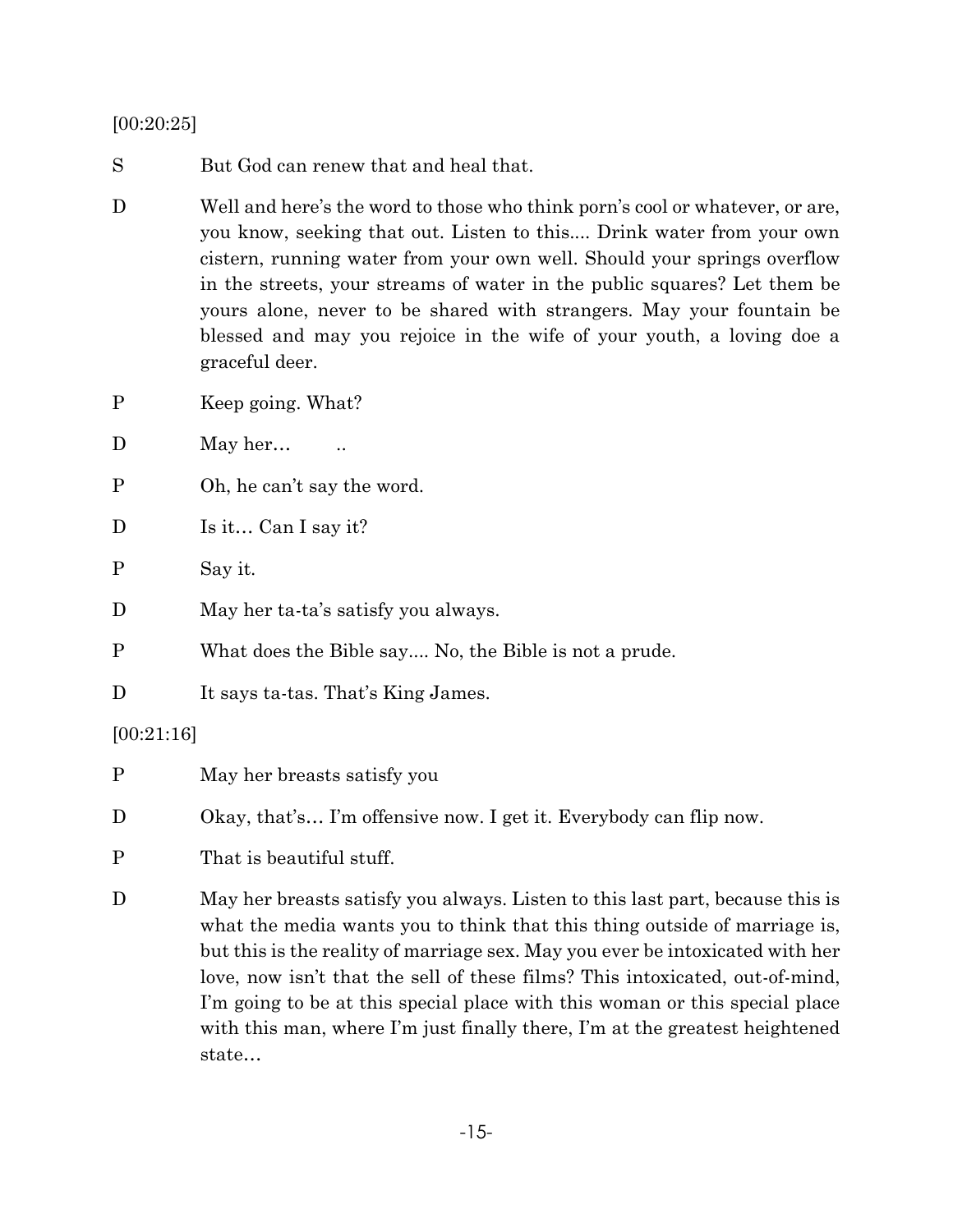| $\mathbf P$ | Or the hotel in Cancun or something crazy                                                                                                                                                                                                                                                                                                                                                                                |
|-------------|--------------------------------------------------------------------------------------------------------------------------------------------------------------------------------------------------------------------------------------------------------------------------------------------------------------------------------------------------------------------------------------------------------------------------|
| D           | Right, right and yet that is only found in a long-term Like, you know, you<br>just can't microwave it, people.                                                                                                                                                                                                                                                                                                           |
| S           | And, you know, I just                                                                                                                                                                                                                                                                                                                                                                                                    |
| $\mathbf P$ | Micro but Danny, you brought the deep today, thank you.                                                                                                                                                                                                                                                                                                                                                                  |
| S           | Can I say something really quickly about the scripture, you know, he had<br>to use his little pseudo ta-ta thing. But I want to say                                                                                                                                                                                                                                                                                      |
| [00:22:20]  |                                                                                                                                                                                                                                                                                                                                                                                                                          |
| D           | I'm sorry, is that bad?                                                                                                                                                                                                                                                                                                                                                                                                  |
| $\mathbf P$ | No, no, no                                                                                                                                                                                                                                                                                                                                                                                                               |
| S           | No that's great, Danny. I think it's great. You're respecting the fact that<br>we're in mixed gender here and I like that. You're a classy man. That's<br>good.                                                                                                                                                                                                                                                          |
| D           | Is it weird that men are talking about those things in Yes, I mean<br>We're all here, God's here.                                                                                                                                                                                                                                                                                                                        |
| S           | That was good, but I just want to say that when God said be intoxicated<br>with her breasts, right, that speaks to me that God made a billion different<br>kinds of women and a billion different kinds of breasts, right. So not every<br>man in the universe is to be intoxicated by the one silicone-enlarged<br>boulder okay Sometimes God made the little French smallies and they<br>are to intoxicate her husband |
| S           | God created her. God says this is good. God says this is perfect. And so a<br>woman needs to be released, that the Hollywood has stolen that too, stolen<br>her image, stolen her identity that she has to be one kind of woman to<br>please her husband, but that's a lie from the enemy that steals a woman's<br>confidence.                                                                                           |
| [00:23:26]  |                                                                                                                                                                                                                                                                                                                                                                                                                          |

P Hey you're listening to The PODdy with Serene and Pearl, and I'm Pearl, and who are you?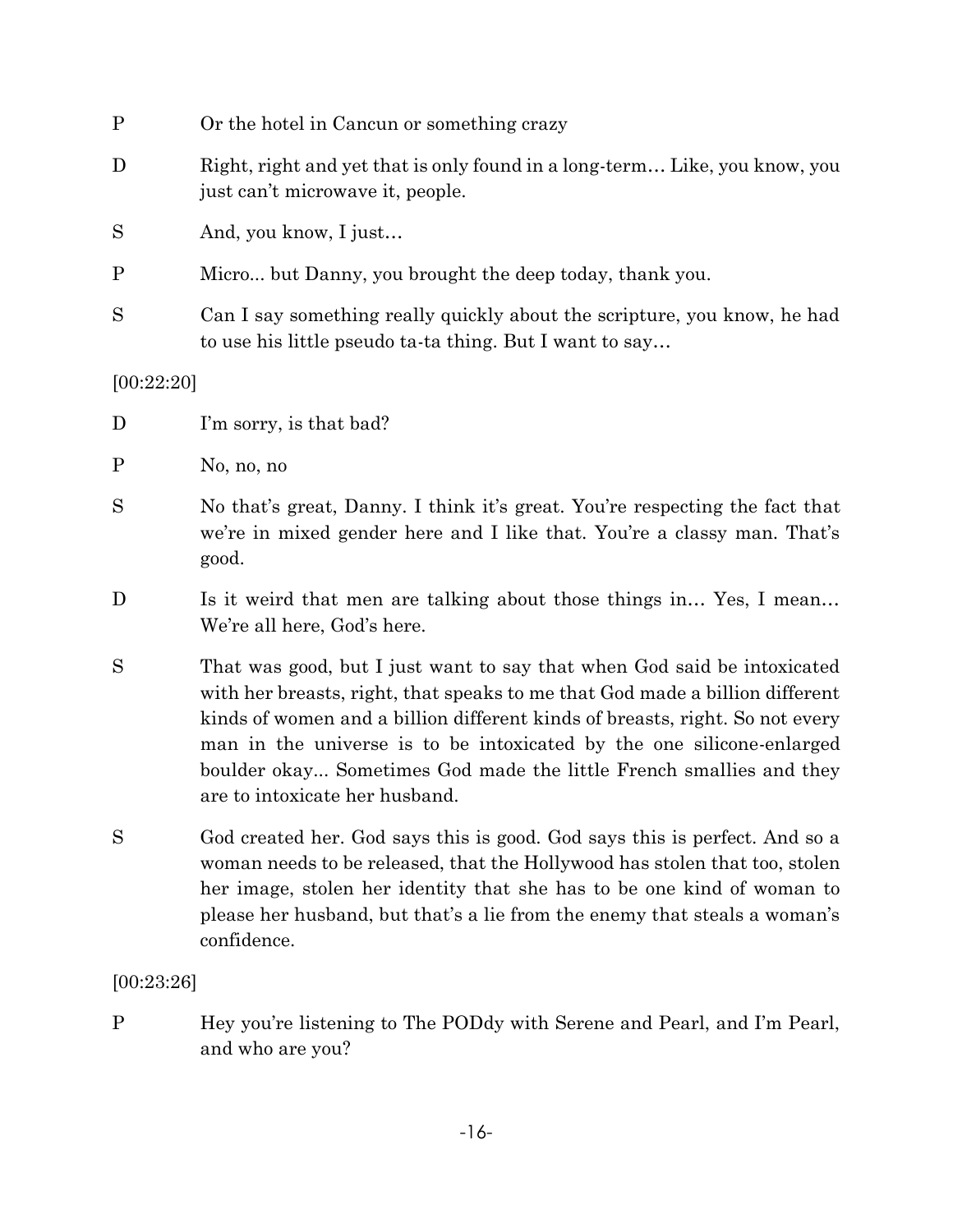- S I'm Serene.
- D The reason I appreciate what you are doing and why you're saying this is because I protest that the only valid place to talk about sex is in films, and clearly the people making those films are not interested in telling you the truth about it. And so why would you be quiet? Why would the people who have the only valid message about sex, why do they have to shut up?
- P We have shut up for too long. So listen, I know… You know most of what we received last podcast was so well received it was like, ah, yes, okay. But we got some flack, okay.
- D Am I talking too much?
- P No, actually
- S Yes and Danny's very careful in this because he feels slightly uncomfortable, and Pearl and I want to tell you, we don't sit around with men and talk about the subject. It just so happens we're…
- D I just want to makes sure we're not vibing that.

S No

#### [00:24:20]

- D That's all I'm saying.
- S That's not the vibe that we wear in our life.

### D Right, right

- P No, but this is important stuff.
- S Danny's speaking to his 17, now 700 men, and we're speaking to the women.
- D Yes, thank you. I'm not even talking to y'all. I'm talking to the men. Can we just.... let's just lay that out there.
- P I love that Danny, but no, that's so true. They've fed us a lie. Now it's time for us to say, that's a lie, this is where it's happening, this is where it's golden, this is where what we have that you don't but you could. Why aren't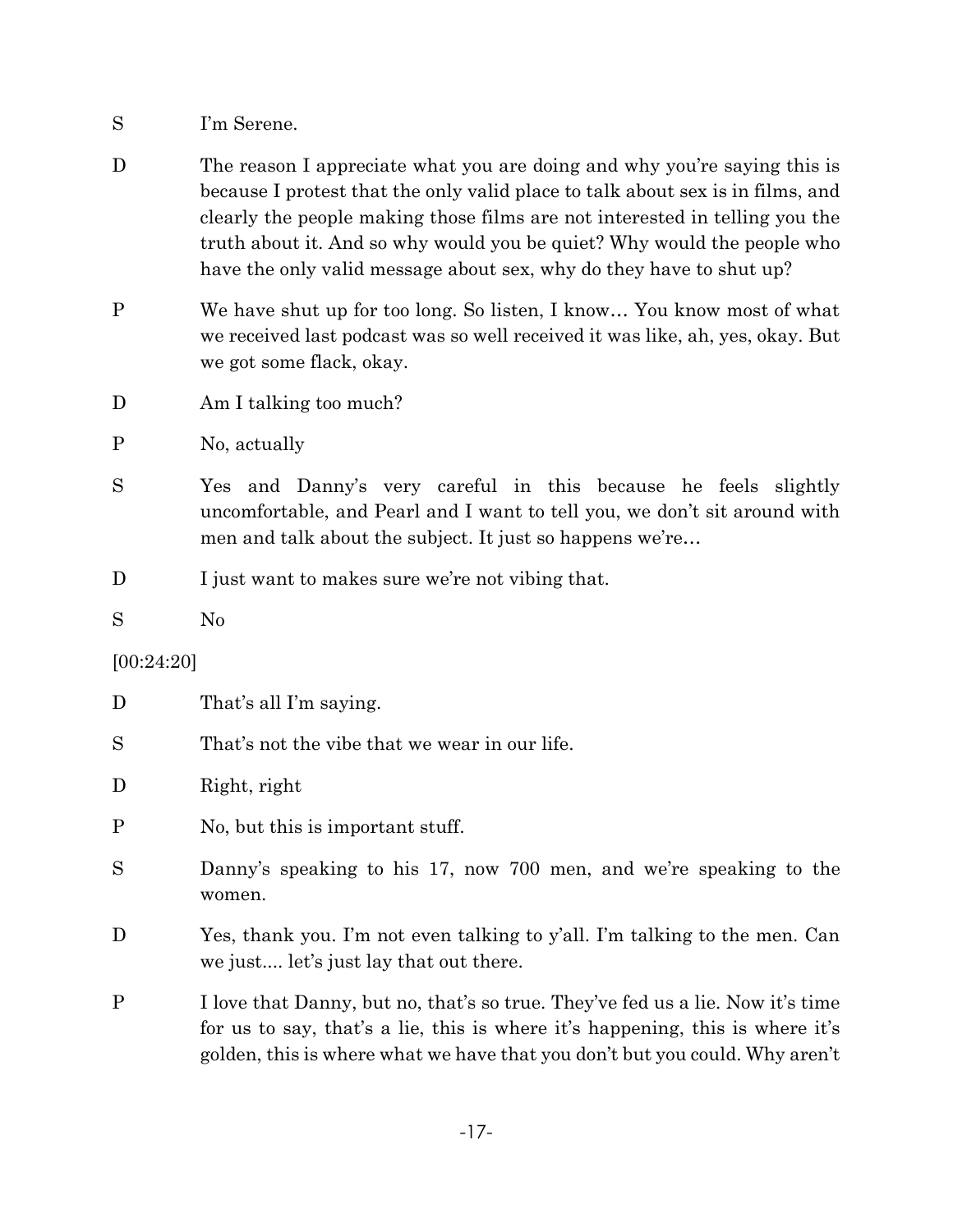we making… Why are we so quiet about how great married sex is and can be?

- S And we're not talking details and positions because that's revolting and that's debased and that's fast-fooding the whole thing.
- P No, no, you're not saying positions are debased, you're saying details, talking about it, yes.
- S Yes, no, no, I'm just saying when people discuss that, that's cheap.

# [00:25:06]

- P Yes.
- S Because it's so special, what you have, with your husband. But just saying, hey, even mentioning to your children as they're raised, Daddy and I are happy together, you know, just so that they... You don't say anything deeper than that, but just so that they know, I can look forward to marriage. I don't have to be like an 18-year-old sleep-around to get my fun in before I get married.
- P To get my love in, and I so agree. I mean, why aren't we taking it back? Why doesn't social… Why isn't anyone on social media, not being crass and not sharing details, but saying, my husband and I have got it going on, I'm taking this back from Hollywood. They've got nothing on us.
- D Yes and it's not... Yes, it may be mature content, okay, and I want to draw a distinction there. Yes, your four-year-old, you may not want to have listen to this episode, you may not want to have these types of discussions, but not because it's bad or dirty. And that is so important, to draw a distinction, that as parents and as adults we have got to get more comfortable talking about mature content at the right time with our children and people around us in a way that is really honouring
- D And, you know, I just want to say one more thing. I want to say something to maybe people who, you know, you might say, I'm an atheist.

# [00:26:26]

D You know, may be you're not even listening at this point because they've talked so much about married, godly sex…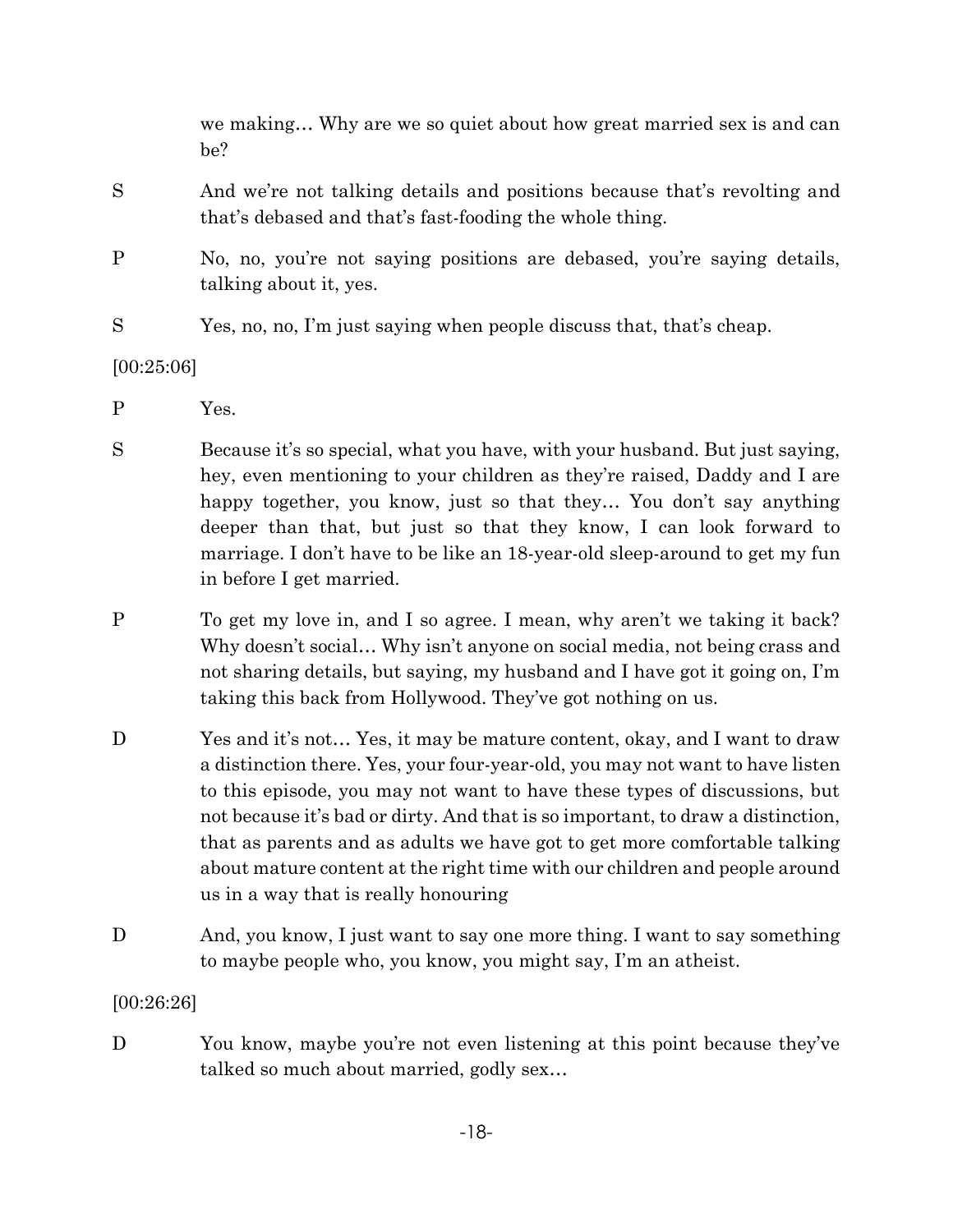- S You've got to have the altar call.
- D Yes, exactly, but, you know, this goes with what I was just saying a minute ago. Listen to this. The two will become one flesh. Now, you want to get mystical? You want to have mind-blowing levels of intimacy?
- P That's it, yes, yes, yes.
- D Let me tell you something. This is not found outside of the creator's mind, okay. You want to get like Deep Space Nine epic, listen to this. The two will become one flesh, but whoever is united with the Lord… Wait a minute, now we're talking about… What does sex have to do with the Lord? That's why I'm…
- S Everything
- D Okay, whoever is united with the Lord is one with Him in spirit. So this picture, these two pictures here, of you go from this sanctified, beautiful garden of love and marriage to becoming one in spirit with the Creator of all.

### [00:27:28]

- D And it's a picture, when you're at your heightened state of love and in your happy place, and when you're bursting with that emotion and with that joy and with that connection with your spouse, know what God is trying to say to you, He's trying to say, see that right there? See where you are in your being right now? Know that it is a little glimpse of, not the sexual oneness, because now we're translating into now a spiritual connection, that is a glimpse of the depth and connection and the awesome that you will be a part of forever and ever and ever by being close and intimate with God. And not a sexual way, obviously, it's a picture.
- P Yes, but it's a type.
- D It's a type.
- P The physical love.
- S I love it. I really feel, Danny, this anniversary is just really...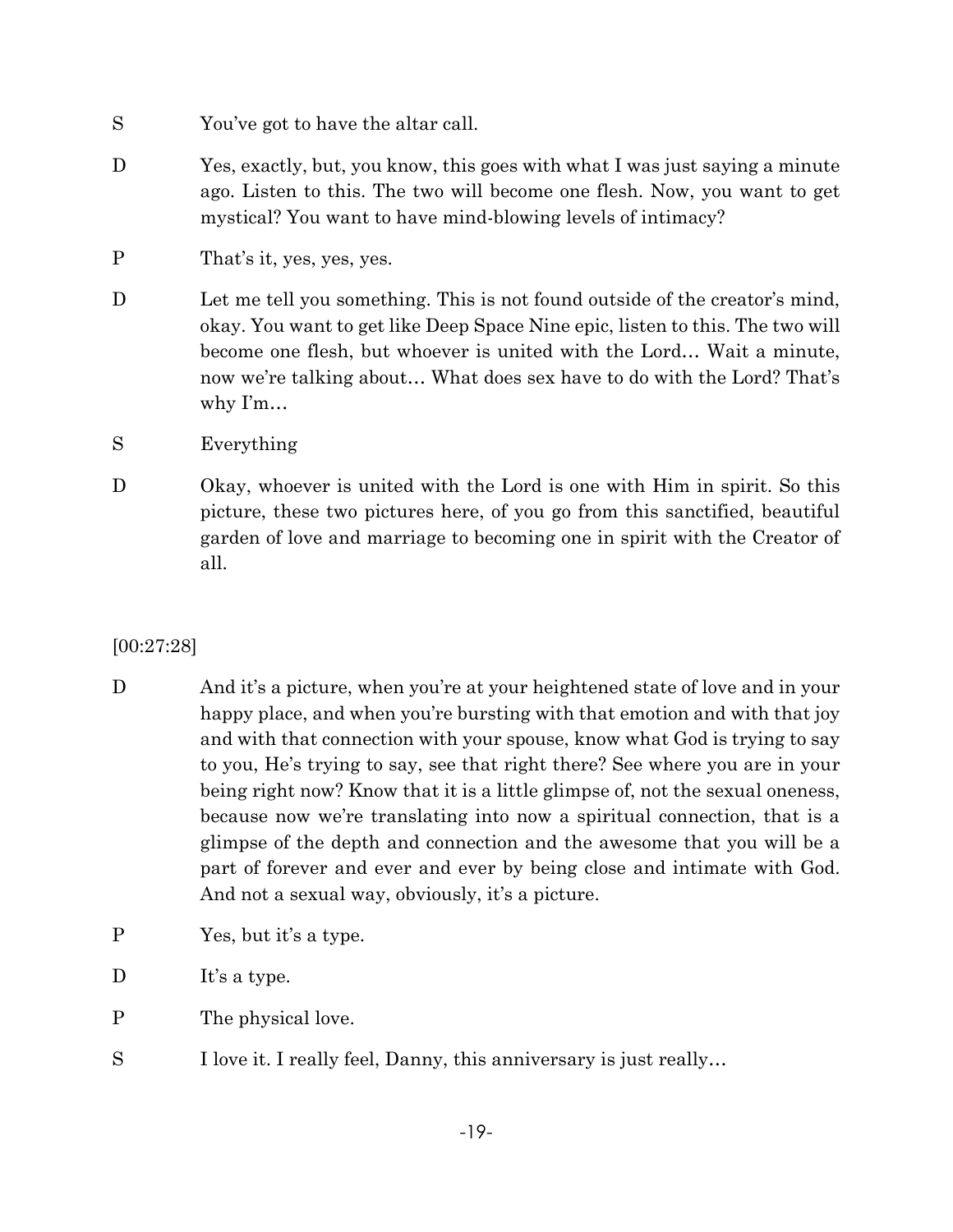| $\mathbf P$  | Danny, Fifteen years married                                                                                                                                                                                    |  |
|--------------|-----------------------------------------------------------------------------------------------------------------------------------------------------------------------------------------------------------------|--|
| D            | Happy Anniversary Happy Anniversary to me<br>[singing]                                                                                                                                                          |  |
| $\mathbf P$  | You are bringing it. I want to                                                                                                                                                                                  |  |
| D            | I'm just saying I                                                                                                                                                                                               |  |
| [00:28:21]   |                                                                                                                                                                                                                 |  |
| S            | Lisa, if she's listening here                                                                                                                                                                                   |  |
| $\mathbf P$  | She's going to be Mrs. Foxy Mama tonight.                                                                                                                                                                       |  |
| D            | Yes, but you know what? The thing And I know I'm just Maybe I'm on<br>a rant now. You've just unleashed the rant. But I just so the high<br>mystical experience of you one with God and Christ is mind-blowing. |  |
| $\mathbf P$  | And it's revealed in that.                                                                                                                                                                                      |  |
| S            | Yes                                                                                                                                                                                                             |  |
| D            | And it is revealed in                                                                                                                                                                                           |  |
| $\mathbf{P}$ | Revealed in the marriage bed that is called priceless, that is called holy.                                                                                                                                     |  |
| S            | And it's called undefiled.                                                                                                                                                                                      |  |
| D            | Yes and I'm not saying I understand it, by the way.                                                                                                                                                             |  |
| $\mathbf P$  | I know, but it's one of the mysteries.                                                                                                                                                                          |  |
| D            | It's a mystery.                                                                                                                                                                                                 |  |
| $\mathbf P$  | It's called                                                                                                                                                                                                     |  |
|              | [00:28:54]                                                                                                                                                                                                      |  |
| S            | Hebrews 13:14. Marriage is honourable in all, and the bed undefiled.                                                                                                                                            |  |
| $\mathbf P$  | I know.                                                                                                                                                                                                         |  |
| D            | So I'm inviting the atheists to kind of just                                                                                                                                                                    |  |
| S            | If you want to do it for the mystical, for the new-agey just                                                                                                                                                    |  |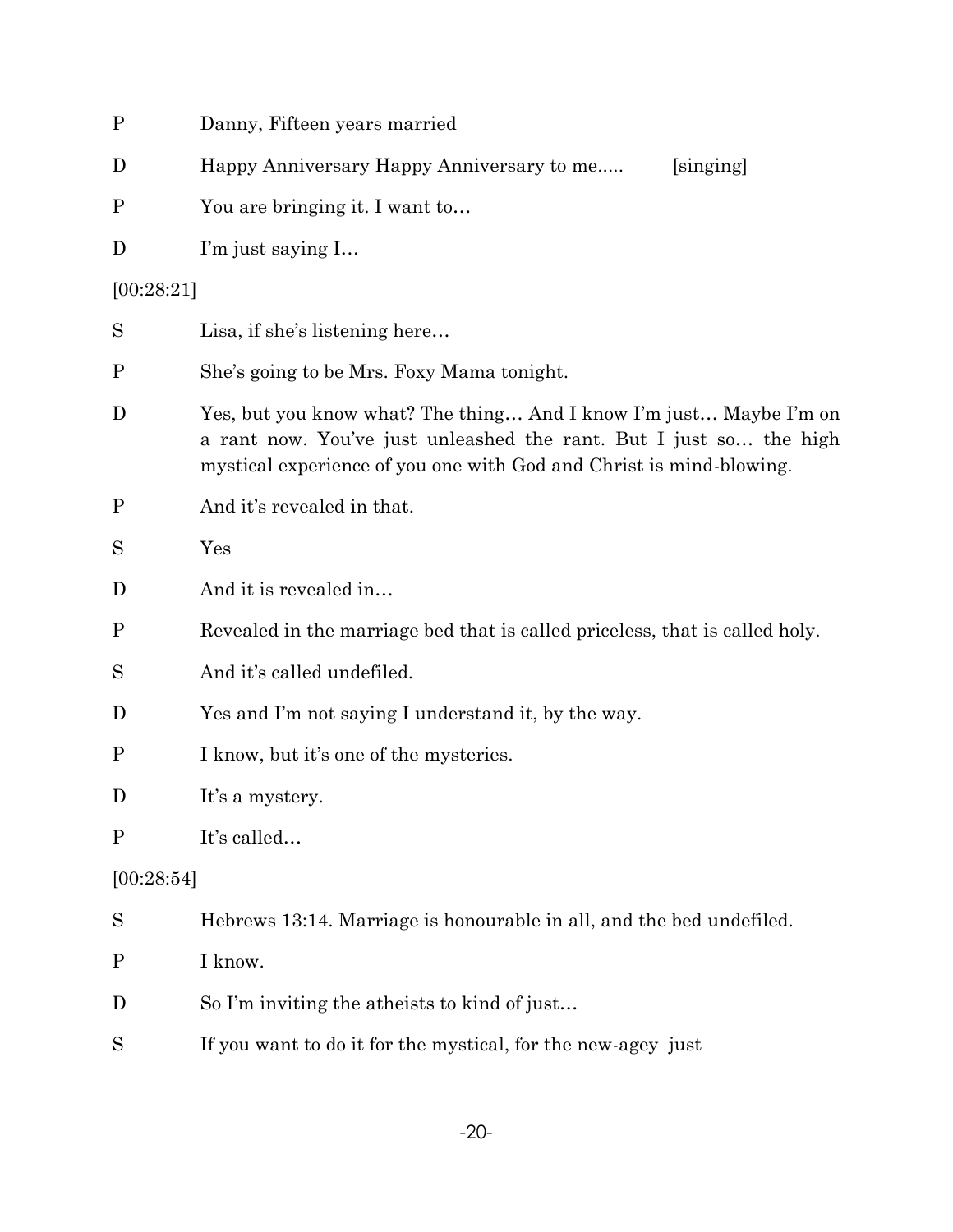- D Yes, yes, yes. I'm just saying you want to… You can do… Yes, hear it how you want.
- S Call it what you want.
- D But I'm inviting you to the deepest, most... Way better than an acid trip, way deeper than any high you could have or any new-age experience. Commit to somebody and walk with them for years and years, and have a lifetime with a person, and experience this.
- P And the hard...
- S Then your bed is green. I love how Song of Solomon says, our bed is green. What a beautiful picture. There is nothing green in a one-night stand because there's no roots put down.
- D No roots

## [00:29:40]

- P There's no roots, and you know how roots are put down? I mean, it takes the hard to get there too. You've got to go through the valleys and you've got to go through the times. You've got to experience these things with your partner.
- D Yes, you do.
- S You've got to go through the pruning.
- P The pruning
- S And the weeding.
- D Yes
- P And then, and then it's so beautiful. And then you still go through things and you still learn.
- S And you still get rid of the foxes that are trying to spoil the vines.
- P Yes, and you weed things out and it's continually, in a garden, you're weeding in a garden. If we're gardens, if our marriage bed is a garden, pull out those things that are harming it.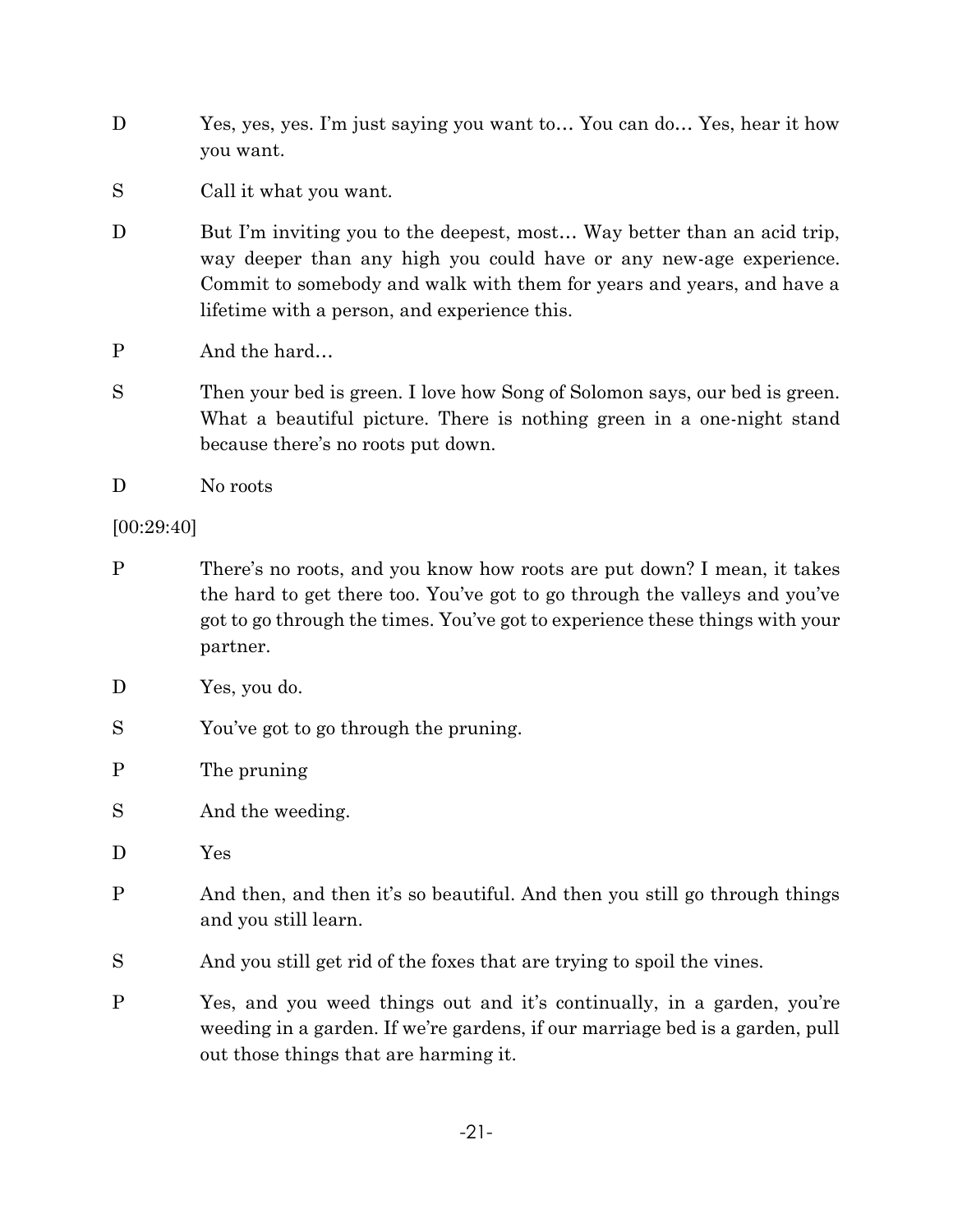#### [00:30:08]

- S Okay, one more, Song of Solomon 4:16. Awake, oh north wind, and come wind of the south. Make my garden breathe out fragrance.
- P Oh man.
- S Let its spices be wafted. May my beloved come into his garden and eat its choice fruit, so no more denying each other.
- P Hey, that's the woman that wants more. Again, beckoning the husband, saying, come in, come on.
- S Eat the choicest of the fruit. Let me see spicy.
- P Let me be spicy. I've got two more things…
- S That's the modern translation, right, let me be spicy.
- P Before we close, I've got two things. I heard from a lot of women after our last podcast, and it was heart-breaking. It hurt my heart because they were like, I wish, I long for that, that my husband would desire me. You know, there is… It's just such a stereotype that the husband will always be the high-drive person and he'll chase the wife and, you know, she's saying not tonight. But that's a stereotype, and especially now with the rise of Type 2 Diabetes, and men can go through things.

[00:31:14]

- S That can really affect the testosterone.
- P Even porn can do this to a man, and different things can do this to a man, where they no longer have the same desire for their wife, or even function. You know, there's erectile dysfunction that comes from Type 2 Diabetes. Sometimes it's hormonal decline, and these women, and like when a woman is rejected by a man over and over, it just basically pierces their heart, cause them to clam up. These women are hurting.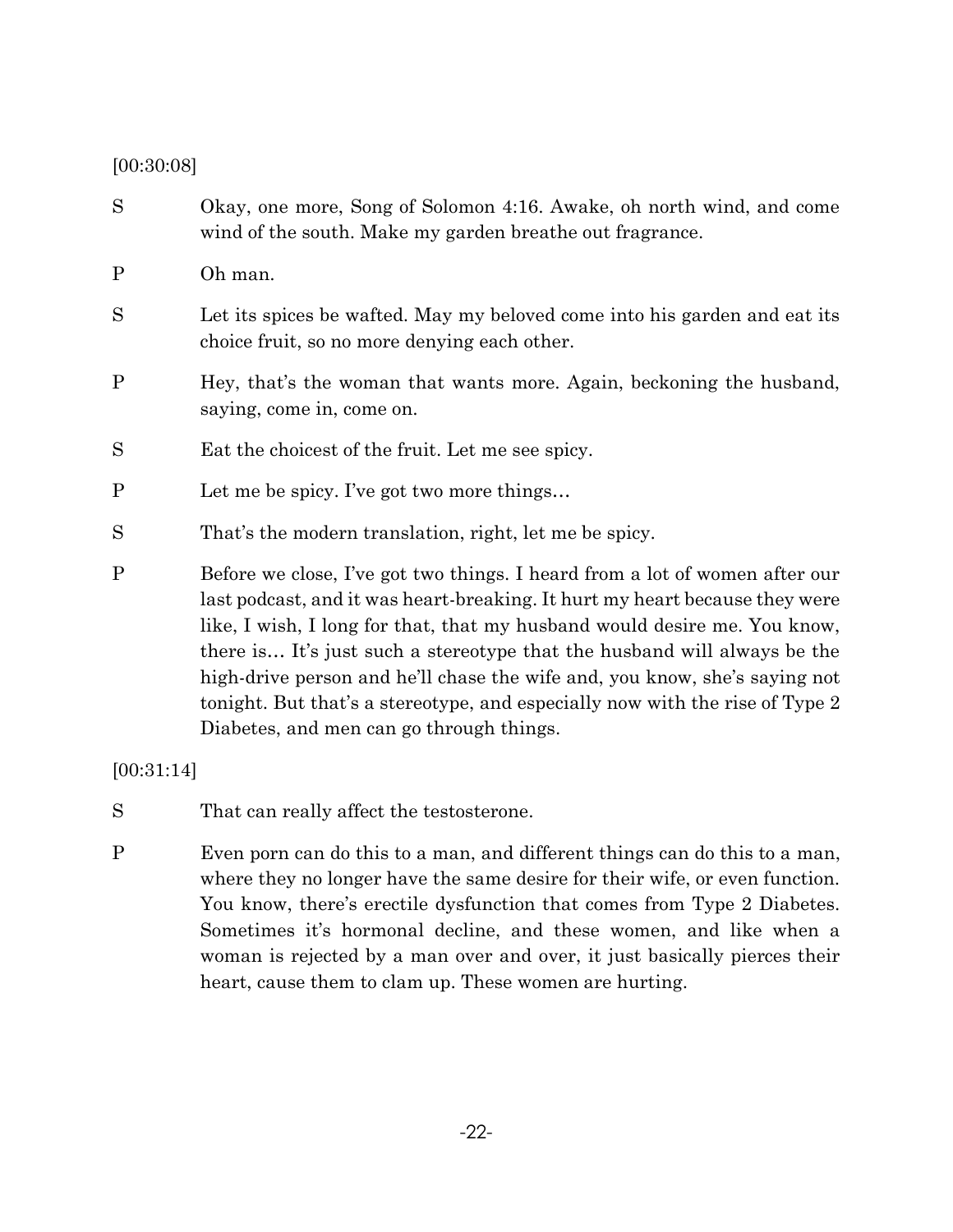- P But I just want to say that, you know, there is hope and there is healing. Keep communicating. A lot of men feel so shameful if they can't function. You know, that's their manlihood, and they can't even talk about it. It hurts that much, because they want to please their wife.
- S And as much as it's hurting you, they're probably hurting a triple times over, especially when it's to do with a physical issue that they have no control over.
- P A thousand times, but there are wonderful things that are, you know, available these days. Go to a good bio-identical hormone doctor, and he won't want to go to get his levels checked. You're going to make that appointment, but…
- S In a way that doesn't make him feel stink.

P No

[00:32:16]

- S In a way that… This is, hey, if people can get headaches, people can get issues anywhere in their body. This is not anything that is your fault.
- P Exactly, and the same goes for you if you are a woman, maybe past menopause, maybe you're experiencing problems. But these things can be addressed. Of course, you know, there's health, and then there's mindset too.
- S There's mindset, and that's what we addressed last time, which we'd love, if you haven't listened, go back and listen to the first podcast. We talked about seasons in women's lives, like breastfeeding, and seasons that hormonally are just less of a driven state sexually. But, hey, there can be that proactive state of mind and just, I'm going to get involved. And your body follows through, and it gets…
- P And of course, Trim Healthy Mama, all about lowering sugar, because that can definitely help men, even with Type 2 Diabetes, which helps function. But also there are hormones, and these things can be addressed. And like Serene said, they won't want to address them, but communication in love is so important.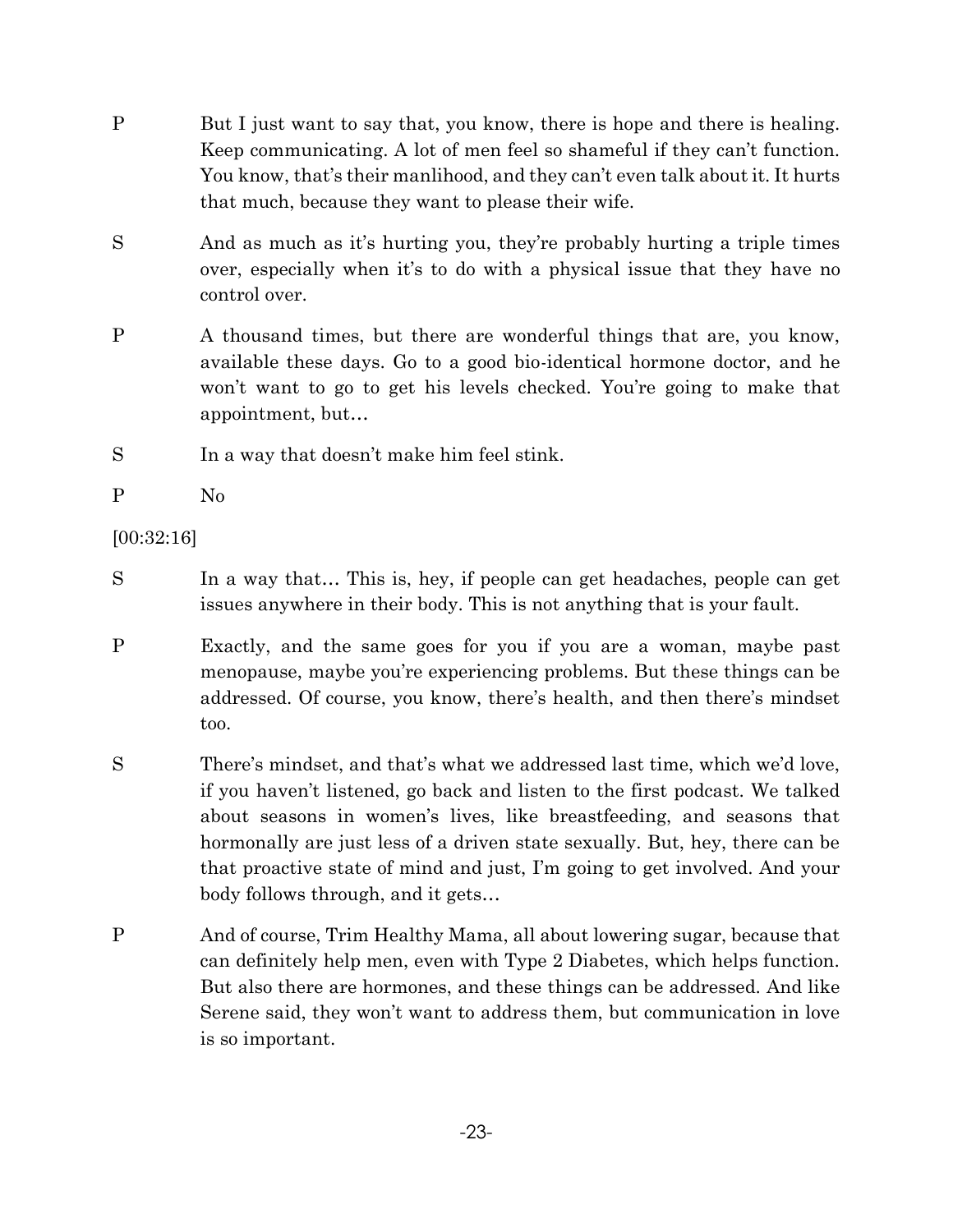P Because if you're married, really, this sounds so crazy and out-there, but it's not your right, unless you physically can't, it's not your right to withhold it. The Bible says your body is not your own, your wife's body is not her own, the Bible says, husband, your body is not your own either. You offer that to your wife, you offer that to your husband. So with all your power you make this as good as it can be.

#### [00:33:34]

- S And that's... And let's bring this back to Trim Healthy Mama and diet. Like, where did we get out here, right? But it's a great subject. But let's bring it back. That's why we eat as healthy as we can be, not just for ourselves but because our bodies are husbands', our husbands' bodies are ours, and we honour them by trying to make ourselves as healthy as possible.
- P Yes, absolutely.
- D Yes, guys, what other… I keep talking to my atheist buddies, right?
- P Yes, what is it with you and your atheist buddies?
- D You know, because... The picture of...
- P Hey, we love our atheist buddies.
- S He's balancing the audience.
- P Oh yes
- S He's just making sure that… Not all of them grew up, you know, in the church.
- D Well, it's true, yes, and I didn't grow up Christian, so I mean I would say probably most people I know are not Christians, you know.

[00:34:18]

D And I understand how things can sound unique but, come on, what other... Where else do you get such awesome talk, man. Like, I want to draw such a distinction between how, you know, Christianity is portrayed to people versus how it really is. Hopefully podcasts like this will make you go, okay,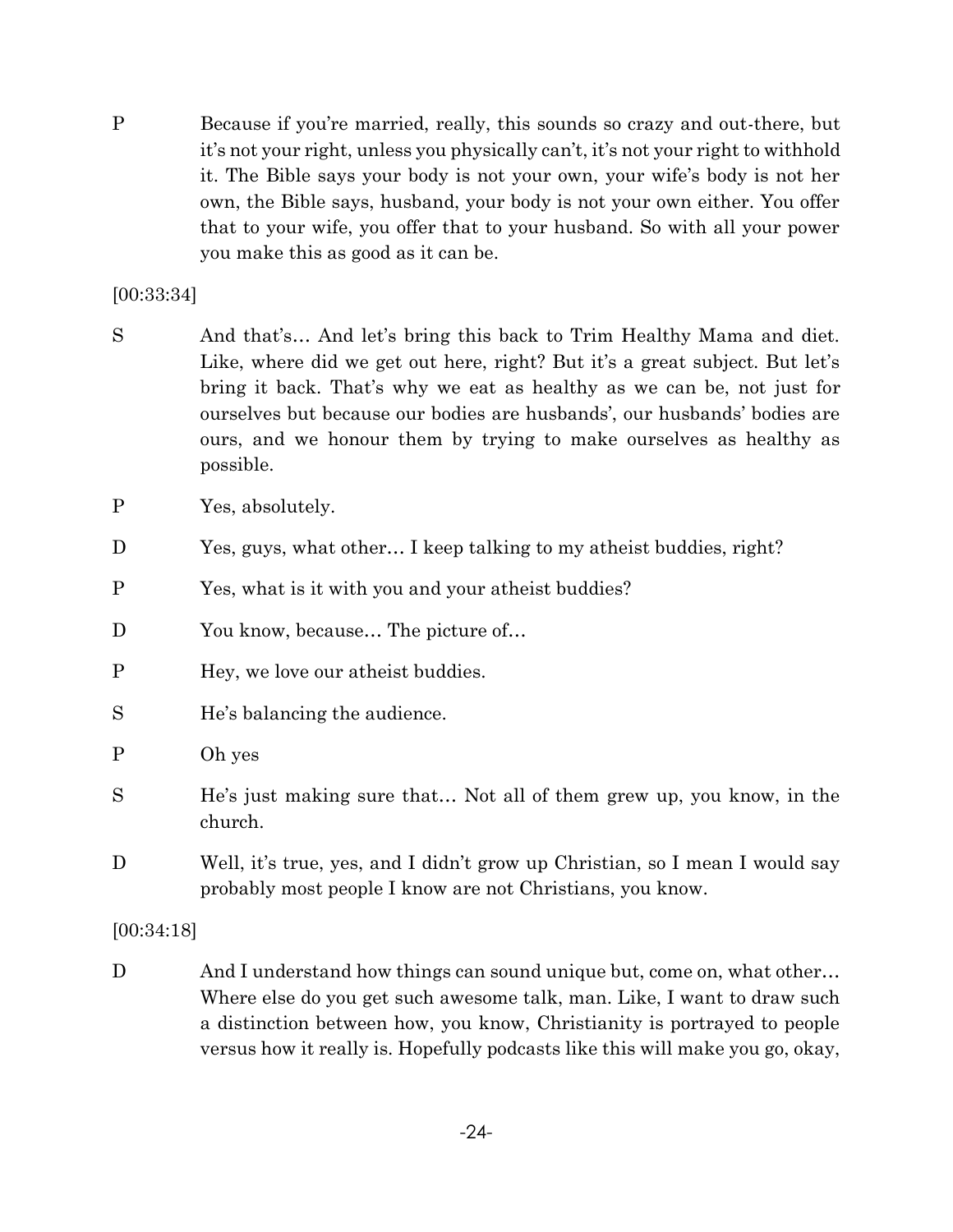it's not… These guys aren't all about signs out in the streets and, you know, that… No, no, no, no, no, no. We're all about real life.

- P No, this is real living.
- S There you go.
- P But He came to... I love that scripture, you know, I came to bring life and life more abundantly.
- S There you go.
- P That is for the marriage bed too. Not stagnant but abundant in all aspects. Abundant life in our health, abundant life in our marriage bed, I want to do…
- S And without Him you can't have that because He is the true light. And the eclipse the other day, you know, I was out there at Vanderbilt, I had a child getting some surgery done, just a blocked little salivary gland. And all the people were on the street, and when it completely went black they were like, aah, like, you know, screaming in delight or in like, whoa, you know.

[00:35:26]

- S And I was praying, God, you are the light to the world. And like so when the sun, the S-U-N, gets covered up, right, wow, I mean, there's a complete degree of light change, right. But when the S-O-N gets covered up, when the Son gets covered, that light is diminished, and light is life. And so I was just praying, you know, for people to really experience the true light and the true life of Jesus.
- D Yes
- P I've got one more thing before we close. Last episode, Foxy Mama 1, we went into a lot of health benefits. I failed to... I'll close with this one. This is just huge, okay, and this goes with the challenge of ravishing your husband two times a week at least, right.
- P Research from Wilkes University in Pennsylvania found that both men and women who had sex at least once or twice a week… And this is talking about the, you know, sex in a committed relationship, because they've done so many studies on sex outside of commitment and inside and the results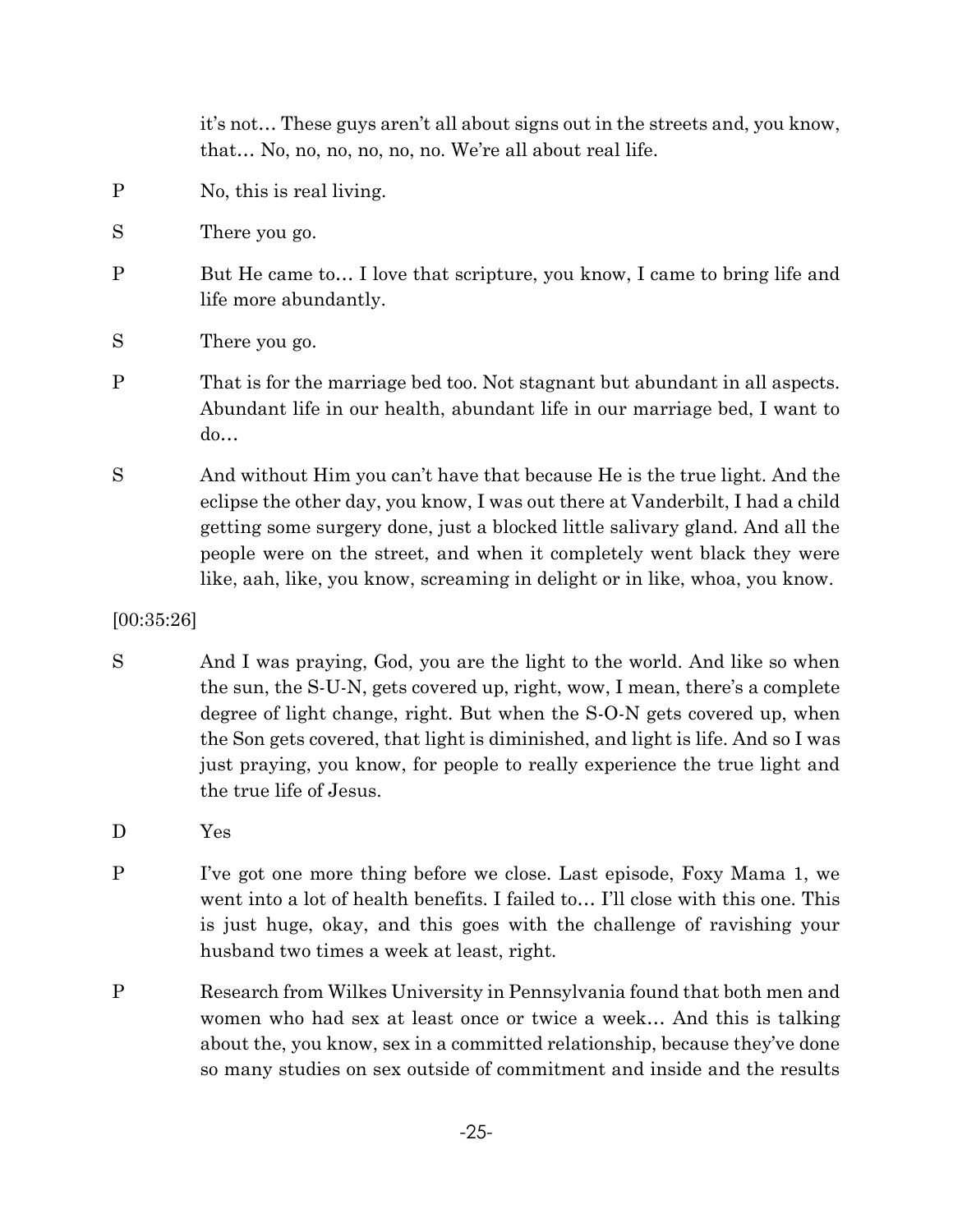are vastly different. Sex at least once or twice a week, those people contracted fewer colds and flu's than people with less frequency.

- S That's why in winter you've got to cuddle up.
- P Cuddle up in winter.

[00:36:38]

- P And research showed that the higher frequency folk had 30 percent greater levels, listen to this, of an antibody called Immunoglobulin A, which is known to boost the immune system. So remember last time we talked about the present your husband gives you, it's in semen, during sex, that has zinc, which bolsters your immune system. Well, here's another way. This is another way your immune system is bolstered. It raises Immunoglobulin A in your body dramatically. So this is something God designed as healthy for our bodies. It's the natural way it should be.
- S You don't need the flu shots, no, no, no.
- P For this nasty flu season we've got a better remedy. And I think we're done, right?
- D You know, I...
- S No, he's not done.
- D No, we're not done here, folks. You know, since we're talking about studies, just a quick little note. I don't remember how much more frequently but you can research this on your own, married couple have like way more sex than single people.
- S Hollywood doesn't want to make you believe that.

[00:37:42]

- P No, no, that's true.
- D They want you to think that it ends when you get married, that all the fun is in that kind of freedom, faux-freedom, I should say, thing. And then, you know, I just wanted to say too, you know, we promised you on Episode One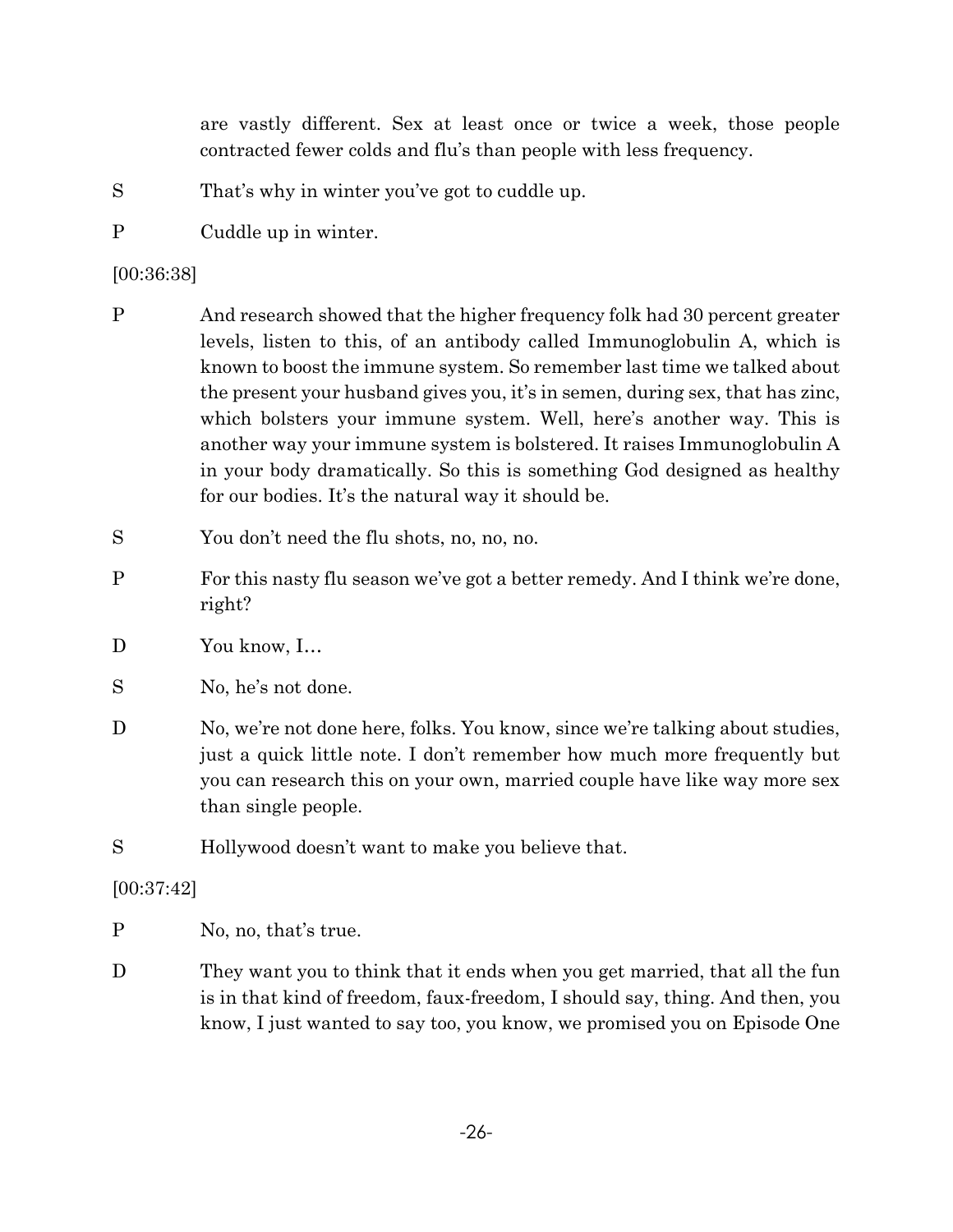that we were just going to be raw. We told you we were going to say kind of the things…

- P Episode One of The PODdy... yes
- D Episode One of The PODdy that, you know, there was going to be things said spontaneously. This episode has not been edited. We didn't sit around and talk about what to take out...
- S We didn't even plan this, Part Two, until we sat down here on the couch.
- P No, no, Part Two happened this morning.
- D We sat on a couch and these girls started going, you know, this has just got to be said. This is what's in my heart… You know, and so, again, to our awesome peeps out there, thanks for listening and hanging with us and, you know…
- P Giving us grace when we might say something hmmm…
- D Sure, sure, it's okay, it's just words. You may disagree, no big deal, okay.

[00:38:38]

Announcer Trim Healthy Mama Product News and Notes

- P Hey, Serene, I want to talk about our original pure stevia extract sweetener today.
- S You mean our little baby?
- P Yes. This is what we started off with, and it's original and it's economical.
- S Yes it is. Actually, Pearl, it's the sweetener that's the one I use. My girls would do a bit of baking.
- P Well no, you would use… Your baking. Our family, we do bake for our family. But with Gentle Sweet, it's easier for baking. But I think people forget about that pure stevia extract that's just so inexpensive. It's less expensive.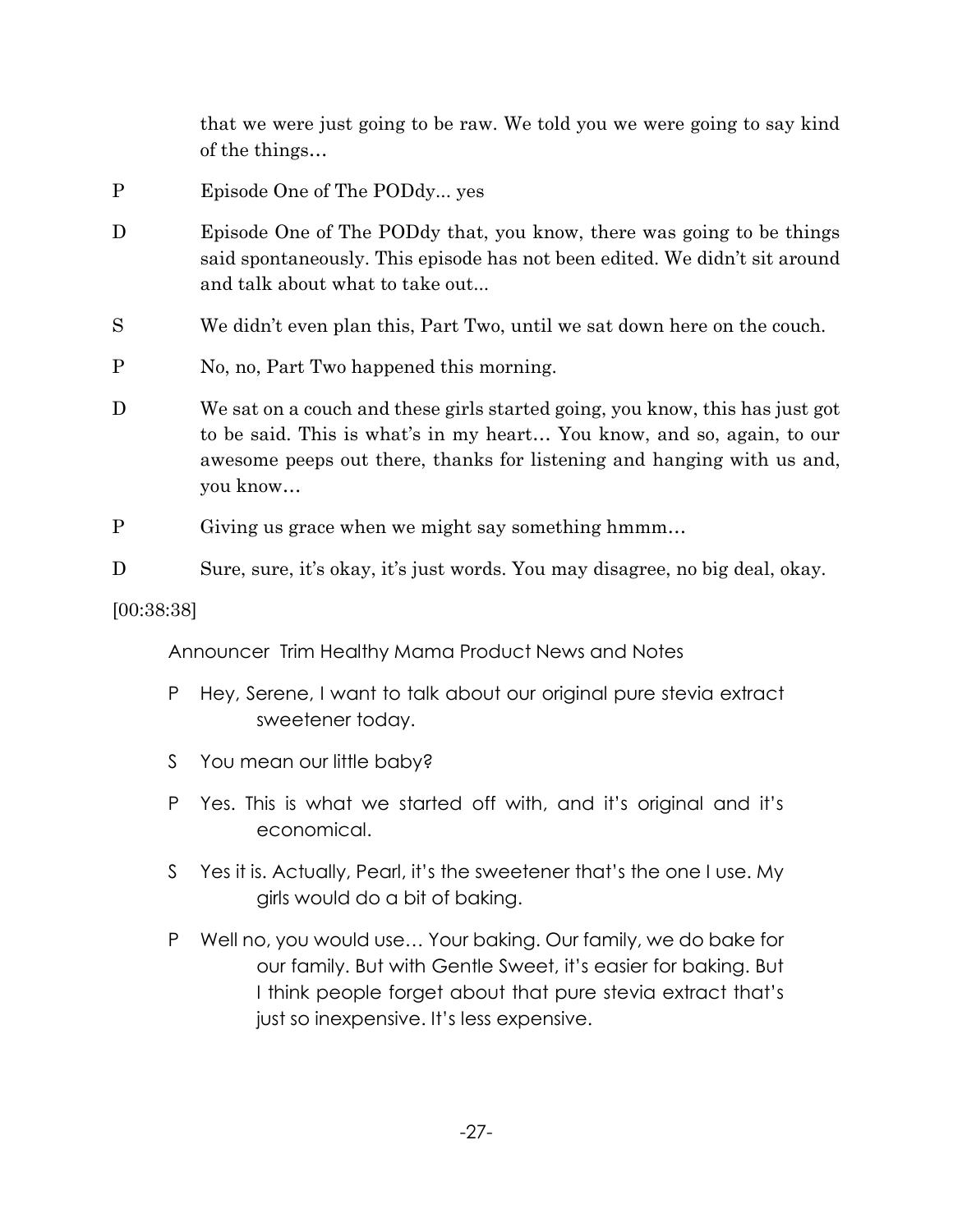- S If I'm making a drink or a smoothie, I only use the doonks, the doonks of stevia.
- P Yes, and that's what I want people to know. If you're making an all-day sipper like Good Girl Moonshine or you're making just lemon water or you're making teas…
- S Or a smoothie

# [00:39:26]

- P A smoothie, it works so perfectly. It lends itself to drinks and it will save your budget.
- S It will.
- P Because it's cheaper than honey, it's cheaper than sugar.
- S So we're not doing this to try and make a buck ourselves, because we would be saying, hey, buy Gentle Sweet.
- P We would, because a little goes such a long way. That's why you have that tiny little spoon in there which Serene calls a doonk. It's just 1/32nd of a teaspoon and you only need one or two doonks to sweeten…
- P Yes. We did an awful YouTube about it. Why did you bring that up? Yes, quit, Serena, I want to talk about stevia. I also want to talk about the purity of stevia, though. It's so important. People think, stevia, it's artificial. No, it's not. It's grown as leaves in…
- S I'll tell you what. I'm a purist, and I sent my husband over to the organic farms where they grow our stevia. He has been over there three times. Pearl and I are going in about two weeks.
- P In two weeks we're going.

[00:40:20]

S So this is a personal, you know, friendship here between the farms and us. It's not like we don't know where our stevia actually comes from. But anyway, I sent him over the first time and said, check out this process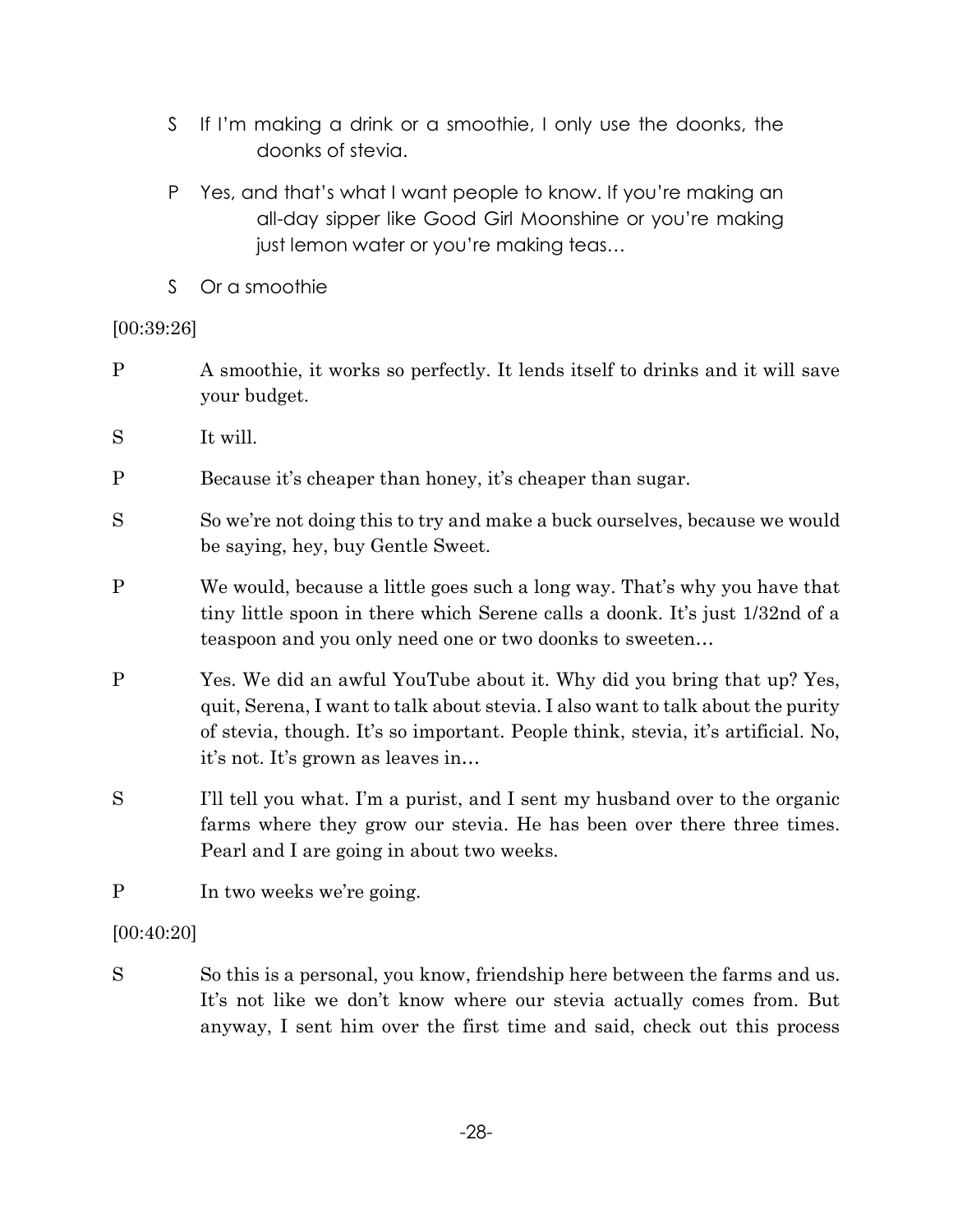because I'm going to be partaking, and I have a high super-psycho standard.

- S I'm pleased. I'm pleased. It's a process just like making vanilla extract.
- P We know every step in this process, but the fact is we've had multiple opportunities to buy much cheaper stevia sweetener. I don't want to poohoo other companies. We say all stevia is on plan, and a lot of people buy it from grocery stores and that's fine, if that's what you do, you can afford it, but I do want you to know that most stevia sweetener on the market has been processed in a way that uses maltodextrin. It doesn't list maltodextrin on the package, but it's called enzyme-modified stevia. We've had multiple opportunities to purchase that and sell it to you.
- S We could probably live in not a trailer home.
- P Yes, we could have had our dream homes built already. But no, we refuse to do that because it's just much more harshly processed. And so we do a water process. So we just needed, in our hearts...
- S We don't make much of a profit from it.

### [00:41:24]

| P | We don't.                                                                                                                                                                                                                                                                                                                                                                                                                                   |
|---|---------------------------------------------------------------------------------------------------------------------------------------------------------------------------------------------------------------------------------------------------------------------------------------------------------------------------------------------------------------------------------------------------------------------------------------------|
| S | But we don't care about that.                                                                                                                                                                                                                                                                                                                                                                                                               |
| Ρ | But we needed in our hearts to really be cool with this process.                                                                                                                                                                                                                                                                                                                                                                            |
| S | Yes, and that's why we call it pure stevia extract, because it's the purest on<br>the market.                                                                                                                                                                                                                                                                                                                                               |
| P | So we just don't want you ladies to forget about this, because it's really<br>going to help your budget. And here's a quick tip I know we're going to<br>goMr John, producer. If you want to use Gentle Sweet for your baking,<br>that's awesome, but if you want to save your budget use some Gentle Sweet<br>and then get out your doonks of stevia and add a little bit more. It saves<br>how many cups of Gentle Sweet you have to use. |
| S | Right, and if you have children that have a little issue, you know, with                                                                                                                                                                                                                                                                                                                                                                    |

blood sugar, even at a young age, honey and doonk.